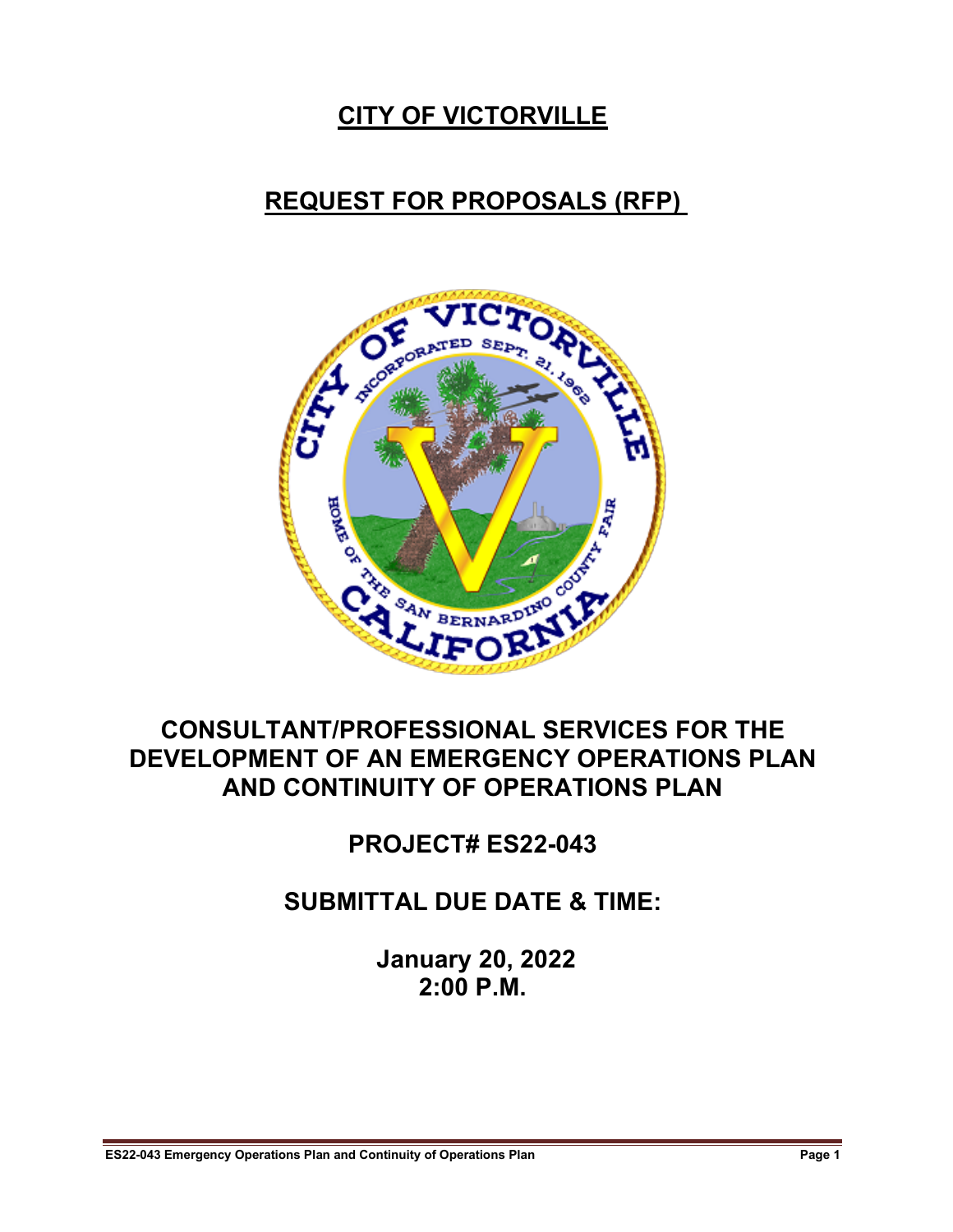#### **SECTION I – REQUEST FOR PROPOSAL**

- I. Request for Proposals
- II. Introduction
- III. Submittal, Location and Closing Date
- IV. Contract Document
- V. Proposal Labeling
- VI. Inquiries

#### **SECTION II – CONTRACT TERMS AND CONDITIONS**

- 1. Award of Contract
- 2. Contract Execution
- 3. Safety Sanitary and Medical Requirements
- 4. Insurance
- 5. Withdrawal of Proposal Before Closing Date
- 6. Mistakes in Proposal
- 7. Written Questions and Answers
- 8. Proposal Acceptance
- 9. Proposal Preparation Costs
- 10. Interpretation of Documents
- 11. Public Records
- 12. Acceptance and Payment
- 13. Federal State and Local Laws
- 14. Drug-Free Workplace Requirements
- 15. Americans with Disabilities
- 16. Conflict of Interests
- 17. Disputes
- 18. License
- 19. Termination for Convenience
- 20. Termination for Default
- 21. Entire Agreement
- 22. Indemnification

#### **SECTION III – SCOPE OF SERVICES**

#### **SECTION IV** – **FORM SUBMISSIONS**

Submission Certification Cost Proposal Form Proposer Identification Worker's Compensation Certificate Non-Collusion Declaration Customer References Debarred Certification Exception Form Acknowledgement Pages for all Bid Addenda

#### **ATTACHMENT "A"** - SAMPLE CONSULTANT PROFESSIONAL AGREEMENT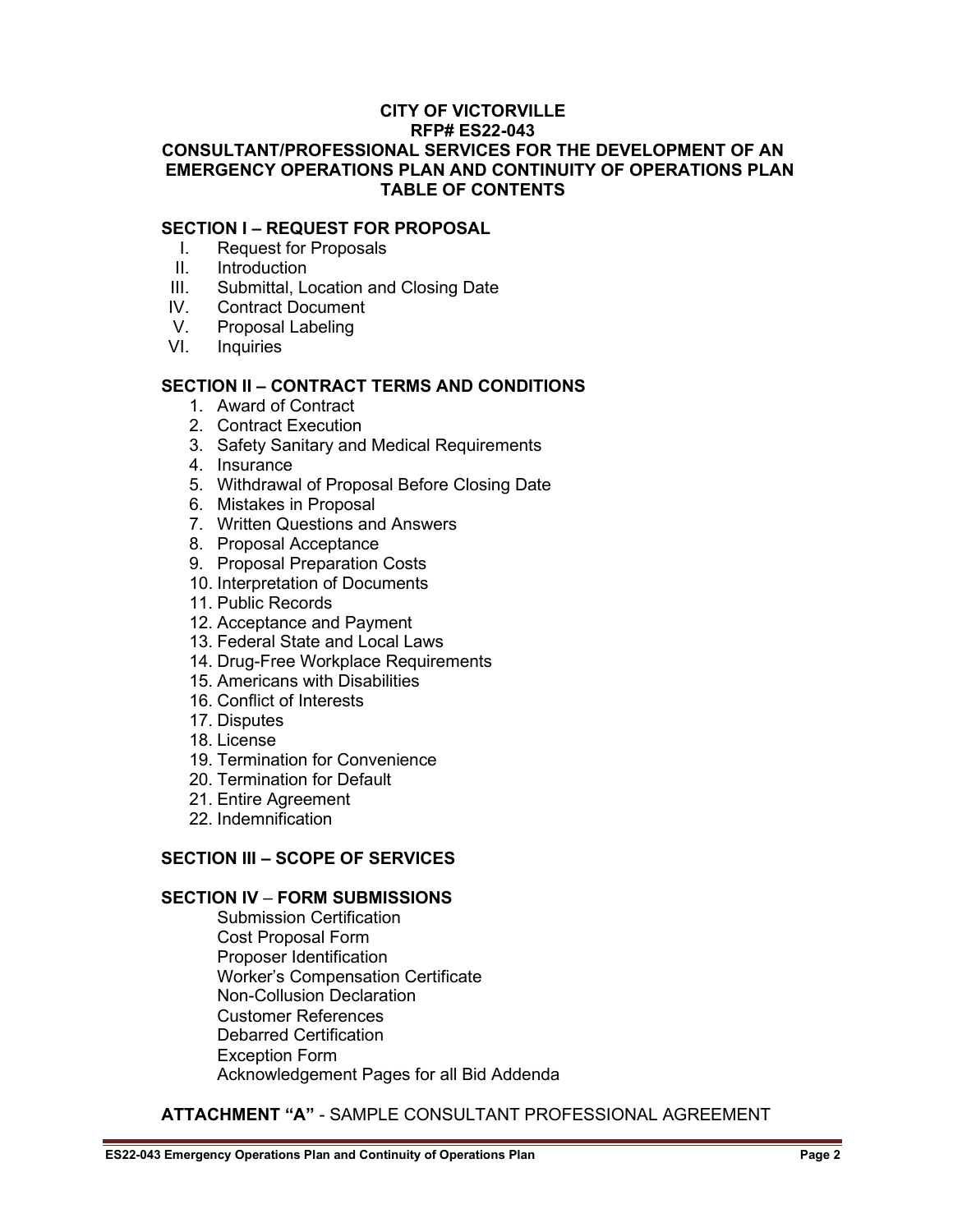#### **CITY OF VICTORVILLE SECTION I – REQUEST FOR PROPOSALS CONSULTANT/PROFESSIONAL SERVICES FOR THE DEVELOPMENT OF AN EMERGENCY OPERATIONS PLAN AND CONTINUITY OF OPERATIONS PLAN RFP# ES22-043**

- **I. PROJECT SUMMARY:** The City of Victorville is seeking proposals from qualified consultant/professional firms with experience to develop an EMERGENCY OPERATIONS PLAN AND CONTINUITY OF OPERATIONS PLAN (COOP).
- **II. SUBMITTAL LOCATION, CLOSING DATE AND TIME:**  Sealed Proposals must be received by the Finance Department, Purchasing Division, of the City of Victorville at **14343 Civic Drive, Victorville, CA 92392 by 2:00 p.m. PST on January 20, 2022.**
- **III. CONTRACT DOCUMENTS**: Complete bid package and applicable addenda are available at the City of Victorville's website at [http://www.victorvilleca.gov](http://www.victorvilleca.gov/) under Bids and Ebidboard.com. RFP may also be obtained from City of Victorville, Finance Department by calling Elizabeth Salcido at (760) 243-6341 or via email at [esalcido@victorvilleca.gov.](mailto:esalcido@victorvilleca.gov)
- **IV. PROPOSAL LABELING:** The proposal shall be submitted in a sealed envelope with all original pages intact. Proposal envelopes must be plainly marked and submitted as follows:

**"ES22-043 SEALED PROPOSAL FOR: CONSULTANT/PROFESSIONAL SERVICES FOR THE DEVELOPMENT OF AN EMERGENCY OPERATIONS PLAN AND CONTINUITY OF OPERATIONS PLAN**" and **Section III - Cost Proposal, Page 17** shall be on a separate envelope clearly marked "**COST PROPOSAL**".

**V. INQUIRIES:** Any prospective proposer desiring an explanation or interpretation of the solicitations, scope of work, etc., must request it in writing to the Purchasing Section **by no later than January 10, 2022 @ 12:00 p.m. PST,** in order to allow a reply to reach all prospective bidders before the submission of their bids. Oral explanations or instructions given before the award of a contract will not be binding. Any information given a prospective bidder concerning a solicitation will be furnished promptly to all prospective bidders as an amendment to the solicitation, if that information is necessary to submit bids or if the lack of it would be prejudicial to other prospective bidders.

Answers to all relevant questions will be addressed in addenda if deemed necessary.

Dated:  $\Box$ 

Jennifer Thompson, City Clerk

\_\_\_\_\_\_\_\_\_\_\_\_\_\_\_\_\_\_\_\_\_\_\_\_\_\_\_\_\_\_\_\_\_\_\_\_\_\_\_\_\_\_\_\_\_\_\_\_\_\_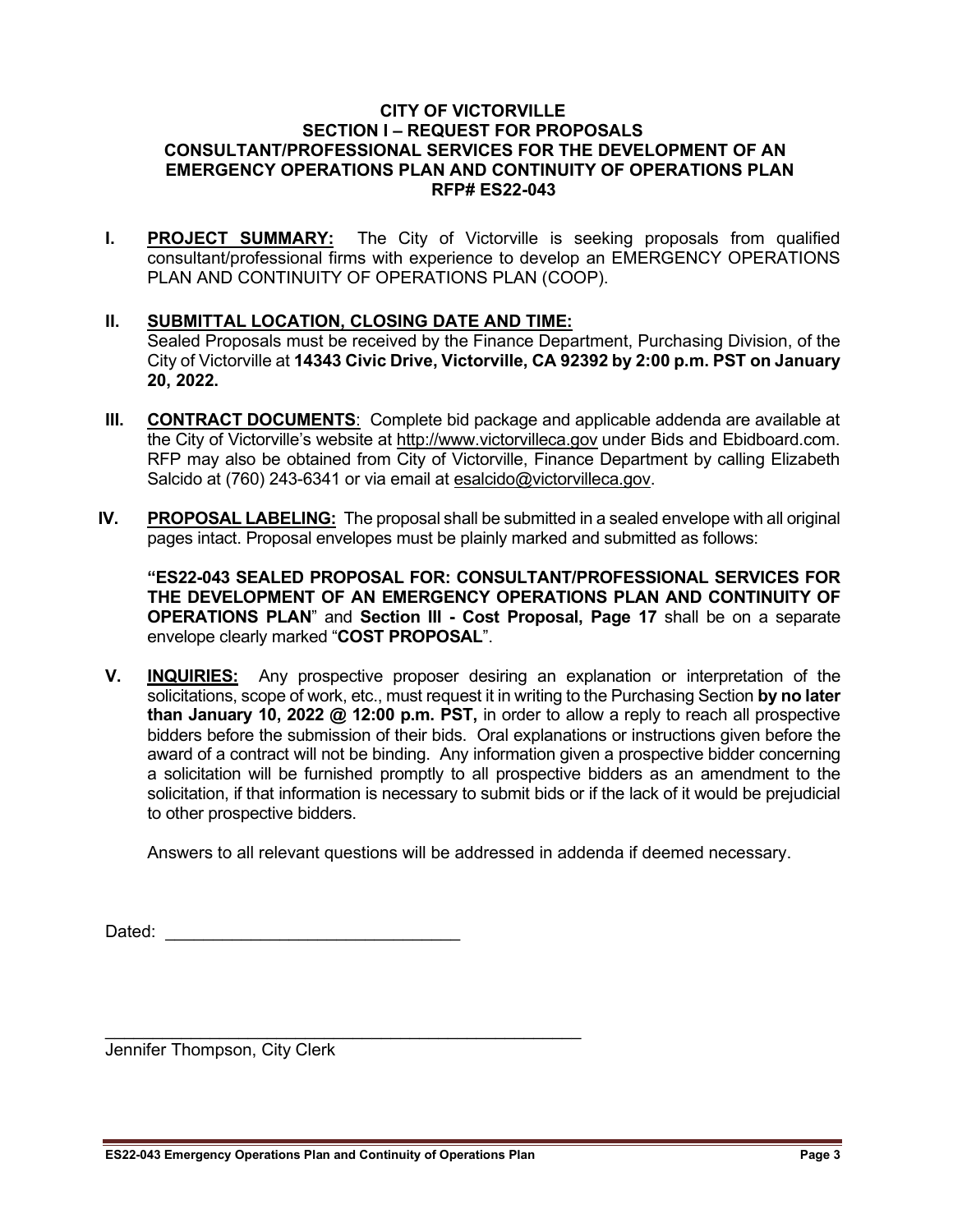#### **SECTION II CONTRACT TERMS AND CONDITIONS**

#### NOTE: IT IS THE OFFERER'S RESPONSIBILITY TO EXAMINE THE "REQUEST FOR PROPOSAL" SOLICITATION IN ITS ENTIRETY PRIOR TO SUBMITTING A PROPOSAL.

1. **AWARD OF CONTRACT**: The award of the contract, if awarded, will be made within forty-five (45) days after opening of the Proposals. The Consultant's signature on the Cost Proposal form shall constitute a commitment on the part of the proposer to perform the work in a workmanship manner as set forth in the Proposal Form, the Terms and Conditions, and the Request for Proposal. The Consultant to whom the contract is awarded shall be notified upon approval of the contract by the Purchasing Section of the Finance Department. The Proposal Form, the Terms and Conditions, the Request for Proposal, and the Scope of Services, together with any plans and/or attachments, shall all be considered as part of the contract between the City and the Consultant to whom a Purchase Order is issued

a. The City reserves the right to accept or reject any and all proposals and to award a contract to the consultant who best meets its requirements. Relevant factors which shall be considered in evaluating the bids are: Cost proposal; qualifications and experience of the entity and key personnel assigned to the project; proposed approach, including clarity of understanding of the scope of services to be provided and appropriateness of the proposed services; timeline for commencement and completion of the proposed services with a preference to *completing the plans, and any required revisions,* as soon as practicable; and pertinent references

b. The City further reserves the right to award the contract to other than the lowest Consultant if such action is deemed to be in the best interest of the City of Victorville.

#### 2. **CONTRACT EXECUTION**

The successful Consultant shall execute a Contract with The City for the services to be provided. A sample contract is provided as attached at the end of this RFP.

#### 3. **SAFETY, SANITARY, AND MEDICAL REQUIREMENTS**

The Consultant, Consultant's employees, shall promptly and fully carry out the existing safety, sanitary, and medical requirements as prescribed by the Division of Industrial Safety and by County or State Health Departments to the end that proper work shall be done, and the safety and health of the employees and of the community may be conserved and safeguarded. In case such regulations and orders are not observed by the Consultant, they may be enforced by the Fire Chief at the Consultant's expense.

#### 4. **INSURANCE**

#### A. **COMMERCIAL GENERAL AND AUTOMOBILE LIABILITY INSURANCE**

a. Consultant shall procure and maintain at its own expense, during the Initial Term of this Agreement (and during the Option Period, if applicable)**,** Commercial General Liability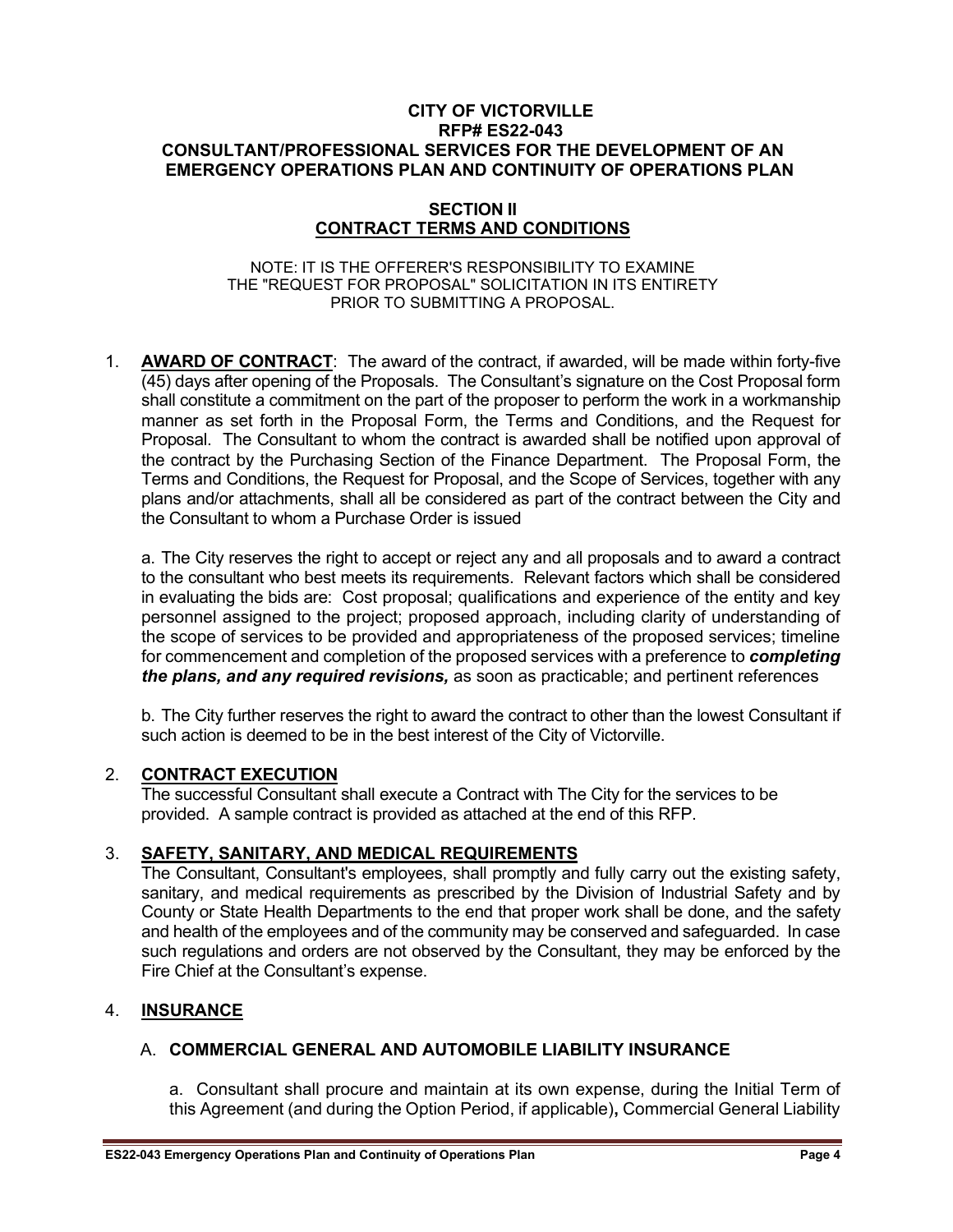Insurance, of not less than One Million Dollars (\$1,000,000) per occurrence, and Two Million Dollars (\$2,000,000) in the aggregate, for bodily injury, personal injury, death, loss, or damage resulting from the wrongful or negligent acts by Consultant or its officers, employees, servants, volunteers, and agents and independent contractors.

b. Consultant shall further procure and maintain, at its own expense, during the Initial Term of this Agreement, (and during the Option Period, if applicable)**,** Commercial Vehicle Liability Insurance covering personal injury and property damage, of not less than One Million Dollars (\$1,000,000) combined single limit, covering any vehicle utilized by Consultant or its officers, employees, servants, volunteers, agents and independent contractors in performing the services required by this Agreement.

#### B. **WORKERS' COMPENSATION INSURANCE**

a. Consultant shall procure and maintain at its own expense, during the Initial Term of this Agreement (and during the Option Period, if applicable), Workers' Compensation Insurance, providing coverage as required by the California State Workers' Compensation Law.

b. If any class of employees employed by the Consultant pursuant to this Agreement is not protected by the California State Workers' Compensation Law, Consultant shall provide adequate insurance for the protection of such employees to the satisfaction of the City.

#### C. **PROFESSIONAL LIABILITY INSURANCE**

Professional Liability Insurance or Errors and Omissions insurance as appropriate to Consultant's profession shall be required and written on a policy form specifically designed to provide coverage for and protect against the negligent acts, errors and omissions of the Consultant in the performance of the services required by this Agreement. A minimum limit of \$1,000,000 per claim and in the aggregate must be provided.

#### D. **ADDITIONAL INSURED**

Notwithstanding any inconsistent statement in any required insurance policies or any subsequent endorsements attached thereto, all insurance policies, except for the Workers' Compensation and Professional Liability, shall be endorsed to name the City and its officers, employees, servants, volunteers, agents and independent contractors, including, without limitation, the City Attorney, as Additional Insureds.

#### E. **WAIVER OF SUBROGATION RIGHTS**

Consultant shall require the carriers of all required insurance policies, with exception to Professional Liability, to waive all rights of subrogation against the City and its officers, employees, servants, volunteers, agents, and independent contractors and subcontractors. Each policy of insurance shall be endorsed to reflect such waiver.

#### F. **PROOF OF INSURANCE COVERAGE; REQUIRED ENDORSEMENTS**

a. Consultant shall secure from a good and responsible company or companies authorized to transact insurance business in the State of California, the policies of insurance required by this Agreement and furnish to the City Clerk certificates of insurance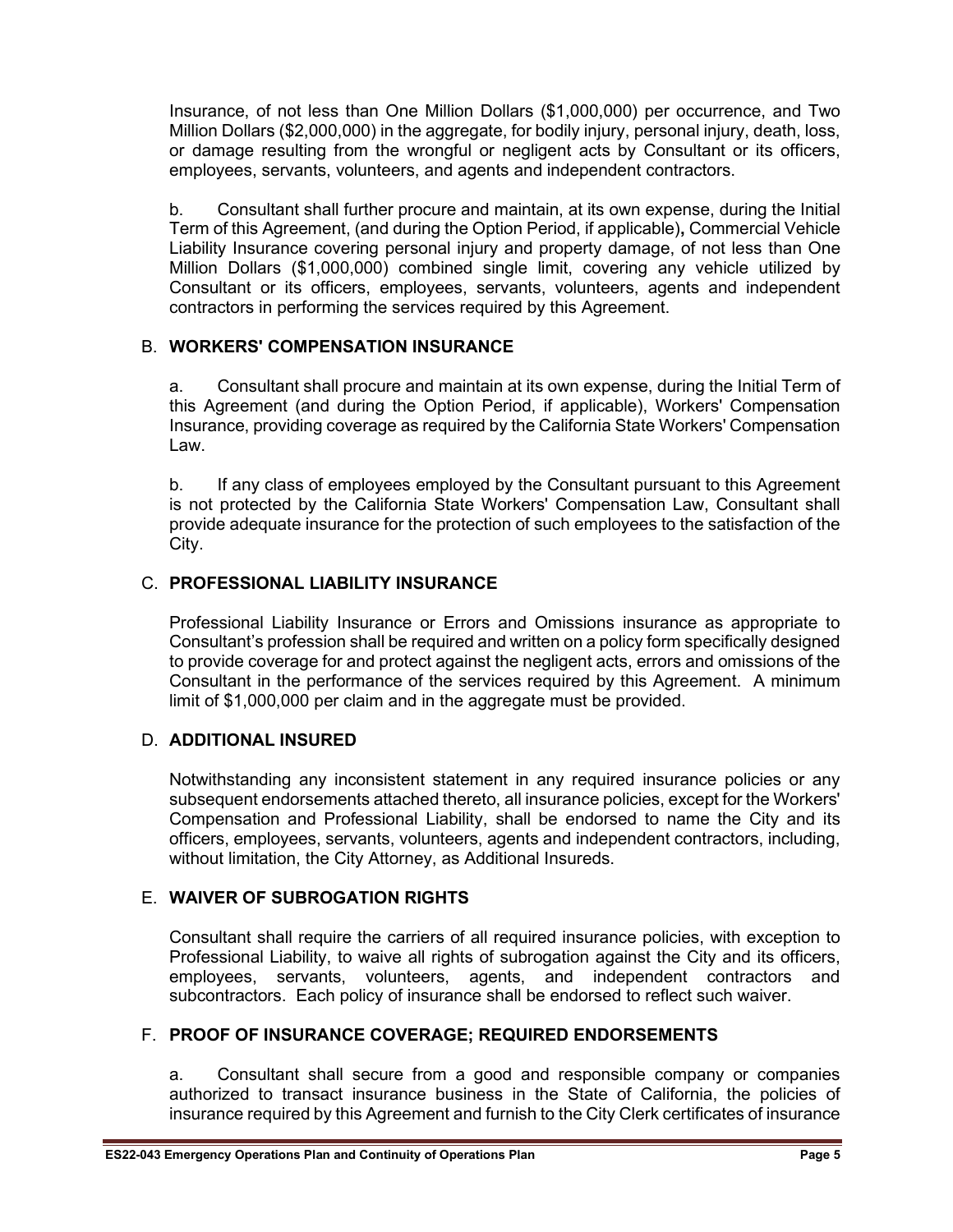evidencing the required coverage, and policy endorsements at least one (1) business day prior to the commencement of any services to be performed under this Agreement.

b. The policies and certificates of insurance shall be endorsed to provide that in the event of cancellation or amendment of any required insurance policy for any reason whatsoever, the City shall be notified by mail, postage prepaid, not less than thirty (30) days before the cancellation or amendment is effective. In the case of cancellation for non-payment, ten (10) days advance written notice shall be given.

c. Each policy and certificate of insurance shall be endorsed to provide that the policy shall not be terminated or expire without first providing thirty (30) days written notice to the City of such termination or expiration.

d. Each policy and certificate of insurance shall be endorsed to provide that the policy will be maintained throughout the Initial Term (and during the Option Period, if applicable), of this Agreement.

e. The Commercial General Liability and Vehicle Liability policies shall be endorsed to contain the following provision: "For any claims related to this Agreement, Consultant's coverage shall be primary with respect to the City. Any insurance maintained by the City shall be in excess of Consultant's insurance and shall not contribute with it."

Consultant shall review the sample agreement, attached hereto, for additional required insurance criteria.

#### 5. **WITHDRAWAL OF PROPOSAL BEFORE CLOSING**

Any Consultant may request the withdrawal of their submitted proposal, by written request, at any time **prior** to the scheduled closing date and time. Upon receiving the written request to withdraw any proposal, the City will consider the Consultant's proposal null and void and return the proposal to the Consultant unopened. Withdrawal of Consultant's proposal will not prejudice Consultant's re-submittal for this or any future proposal(s).

#### 6. **MISTAKES IN PROPOSAL**

Any Consultant may withdraw their proposal after the proposal opening, subject to the time restrictions indicated below, **only** if the Consultant can establish to the City's satisfaction, that a mistake was made in preparing the proposal.

a. A Consultant declaring a mistake must provide a written notice to the City within five (5) calendar days following the scheduled closing date, specifying in detail how the mistake occurred, and how the mistake made the proposal materially different than it was intended.

b. Withdrawal of the proposal will **only** be permitted for mistakes made in the completion of the proposal. A Consultant who claims a mistake shall be **prohibited** from submitting further proposals on the Project on which the mistake was claimed. *(Public Contract Code 5105)*.

#### 7. **WRITTEN QUESTIONS AND ANSWERS**

Any proposal received prior to the date and time specified for the receipt of proposals maybe withdrawn or modified by written request questions. All written questions shall be directed via mail, fax, or email to: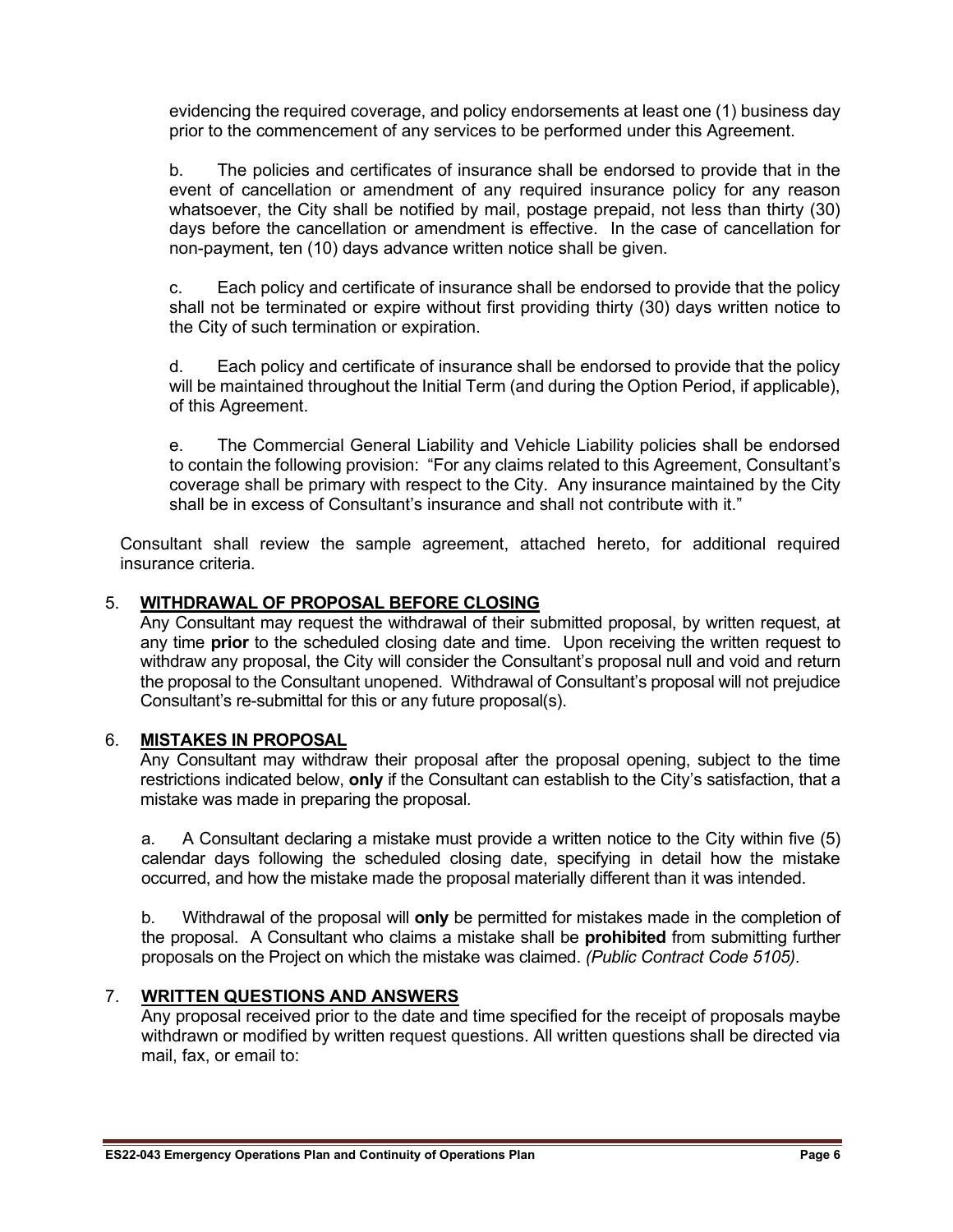- Address:
- City of Victorville Finance Department 14343 Civic Drive Victorville, CA 92392-2399
- Attention: Elizabeth Salcido, Buyer
- FAX: (760) 269-0045
- Email: [esalcido@victorvilleca.gov](mailto:esalcido@victorvilleca.gov)
- Phone#: (760) 243-6371

In order for all competing Consultants to receive the same information, no response shall be given to verbal questions submitted by telephone or in person. Personal and/or telephonic contact with the City staff in regard to this RFP is prohibited. The City may reject the proposal of such Consultant.

Any prospective proposer desiring an explanation or interpretation of the solicitations, scope of work, etc., must request it in writing to the Purchasing Section **by no later than January 10, 2022 @ 12:00 p.m. PST,** in order to allow a reply to reach all prospective bidders before the submission of their bids. Oral explanations or instructions given before the award of a contract will not be binding. Any information given a prospective bidder concerning a solicitation will be furnished promptly to all prospective bidders as an amendment to the solicitation, if that information is necessary to submit bids or if the lack of it would be prejudicial to other prospective bidders.

Answers to all relevant questions will be addressed in addenda if deemed necessary.

#### 8. **PROPOSAL ACCEPTANCE**

The City reserves the right to accept or reject any and all proposals and waive any irregularities or informalities in any proposals or in the proposal process. The City of Victorville further reserves the right to award the contract to other than the lowest Consultant if such action is deemed to be in the best interest of the City.

9. **PROPOSAL PREPARATION COSTS**: The City is not, nor shall be deemed liable for any costs incurred by Proposer in the preparation, submittal, or presentation of their proposals.

#### 10. **INTERPRETATION OF DOCUMENTS**

During the proposal solicitation period, should a Consultant find discrepancies or omissions in any part of the RFP, or should the Consultant be in doubt as to their interpretation, the Consultant shall immediately notify the contact indicated in paragraph 11, entitled "Written Questions and Answers". Should it be found necessary, an addendum will be sent to all Consultants. Any addenda issued prior to the scheduled proposal closing date and time, shall form a part of this solicitation, and shall become a part of the submitted proposal.

#### 11. **PUBLIC RECORD**

**PUBLIC RECORD:** Be advised that **all** information contained in submitted proposals shall become a matter of public record and subject to public disclosure pursuant to a valid request made under the California Public Records Act, *Gov. Code §§ 6250 et seq.* (the "**CPRA**"), upon award of a contract. The City will not disclose any part of any proposal before it announces a recommendation for selection on the grounds that there is a substantial public interest in not disclosing proposals during the evaluation process. After the announcement of a recommended award, all proposals will be subject to public disclosure. Should Proposer believe that submitted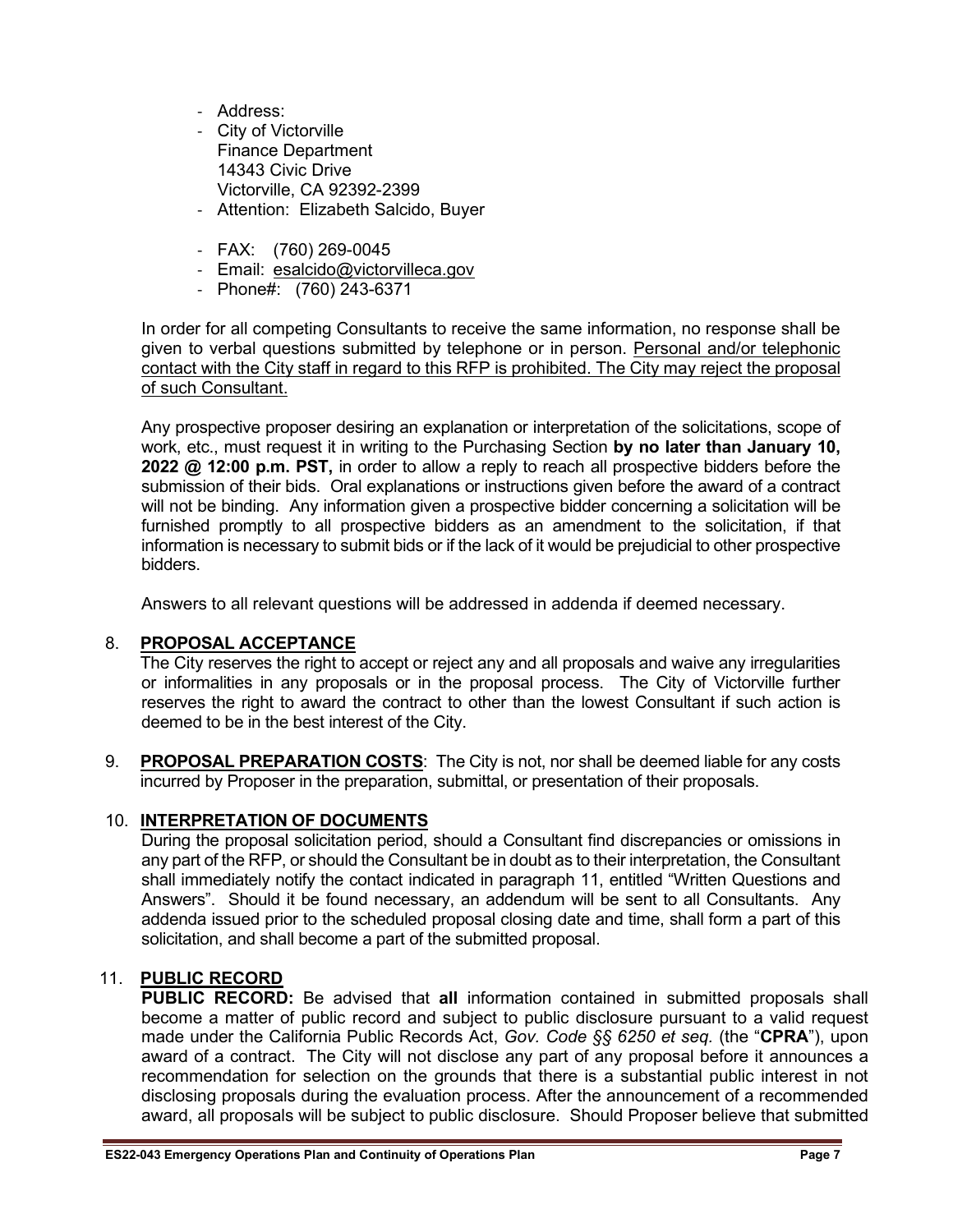information is exempt from disclosure under the CPRA, Proposer must identify all such material by conspicuously marking the same "**confidential**" or "**proprietary**". In addition, Proposer shall identify the specific exemption of the CPRA justifying nondisclosure of the information. In the event Proposer requests notification from the City of receipt of a CPRA request seeking such information, the City will provide notification of such a request to Proposer as soon as is reasonably practicable. The City will produce or exempt material in accordance with the CPRA in its sole and absolute discretion. In the event Proposer believes such information should be withheld or exempted, Proposer may bring appropriate legal action, including, without limitation, a reverse Public Records Act suit, to protect its alleged interests.

#### 12. **ACCEPTANCE AND PAYMENT**

Consultant's invoice(s) shall include reference to the Purchase Order number issued for the services, and be accompanied by detailed supporting documentation, to include information on services rendered. The City shall pay the Consultant's properly executed invoice, subject to approval by the Fire Chief or his designee, within thirty (30) days following receipt of the invoice. Total payment for all work shall not exceed the sum of the estimated cost of all completed phases plus the partial payments for partially completed phases. Payment will be withheld for any services which do not meet or exceed City's requirements or have proven unacceptable until such services are replaced, resubmitted, and accepted by the City.

#### 13. **FEDERAL, STATE AND LOCAL LAWS**

The Consultant and all subconsultant shall comply with all applicable federal, state, local laws, rules, and regulations.

#### 14. **DRUG-FREE WORKPLACE REQUIREMENTS**

The Consultant shall comply with the requirements of the Drug-Free Workplace Act of 1990 (Government Code Sections 8350 et seq.).

#### 15. **AMERICANS WITH DISABILITIES**

The Consultant shall comply with the Americans with Disabilities Act (ADA) of 1990 (42 U.S.C. 12101 et seq.) which prohibits discrimination on the basis of disability, as well as all applicable regulations and guidelines issued pursuant to the ADA.

#### 16**. CONFLICT OF INTEREST**

No member, officer, or employee of the City or of a local public body during his tenure or for one (1) year thereafter shall have any interest, direct or indirect, in this contract or the proceeds thereof.

Furthermore, the parties hereto covenant and agree that to their knowledge no board member, officer or employee of the City has any interest, whether contractual, non-contractual, financial or otherwise, in this transaction, or in the business of the contracting party other than the City, and that if any such interest comes to the knowledge of either party at any time, a full and complete disclosure of such information will be made in writing to the other party or parties, even if such interest would not be considered a conflict of interest under Article 4 (commencing with Section 1090) or Article 4.6 (commencing with Section 1120) of Division 4 of Title I of the Government Code of the State of California.

#### 17. **DISPUTES**

Any controversy or claim arising out of or relating to the provisions of this Agreement or the breach thereof shall be settled by arbitration, in accordance with the Rules of the American Arbitration Association, unless the parties agree, in writing, to some other form of alternative dispute resolution.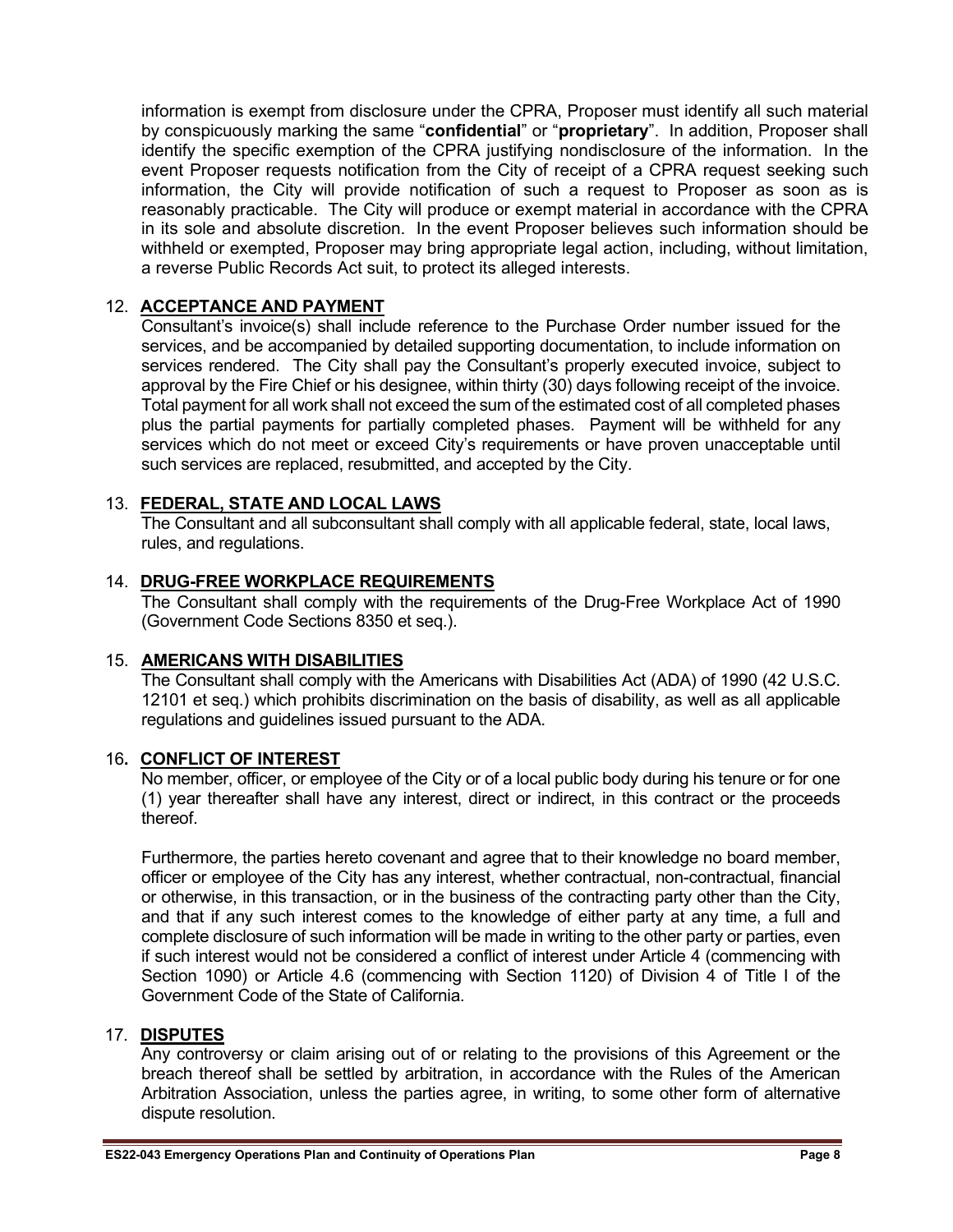#### 18. **LICENSE**

The awarded Consultant and subconsultant shall obtain a *City of Victorville business license* prior to commencing work for the City.

#### 19**. TERMINATION FOR CONVENIENCE**

The City, may, by written notice, terminate this contract in whole or in part, when deemed in the City's interest. Upon termination of this contract, the City shall only be liable for payment under the payment provisions of this contract for services rendered or supplies furnished prior to the effective date of termination.

#### 20. **TERMINATION FOR DEFAULT**

The City, may, by written notice of default to the Consultant, terminate this contract in whole or in part if the Consultant fails to:

- 1. Deliver or to perform the services within the time specified in this contract or any extension; or
- 2. Make progress, to endanger performance of this contract; or
- 3. Perform any of the other provisions of this contract.

#### 21. **ENTIRE AGREEMENT**

This contract, including any attachments hereto, constitutes the sole and only agreement between the parties. It correctly sets forth the obligations of the parties to each other in respect to any such matters as of this date. Any agreements, discussions, statements, or representations of any kind between the parties respecting any such matters, not expressly set forth, in this agreement are null and void.

#### 22. **INDEMNIFICATION**

a. Except as set forth in Subsection b of this Section 23, and to the fullest extent permitted by law, Consultant shall immediately defend, indemnify, and hold harmless the City, its officers, employees, representatives, and agents (the "City Indemnitees"), from and against those actions, suits, proceedings, claims, demands, losses, costs, and expenses, including legal costs and reasonable attorneys' fees, for any personal injuries, deaths, or property damage, including property owned by the City (collectively "Claims") which may arise out of Consultant's negligence or willful misconduct in the performance of the services described in this Agreement, unless such Claims are proven to be caused by the negligence or willful misconduct of the City Indemnitees.

b. The provisions of this Subsection b apply only in the event that Consultant is a design professional within the meaning of California Civil Code section 2782.8 ("Design Professional"). The term Design Professional, as defined in said section, is limited to licensed architects, licensed landscape architects, registered professional engineers, professional land surveyors, and the business entities that offer such services in accordance with the applicable provisions of the California Business and Professions Code.

(1) Notwithstanding the provisions of Subsection a. above, to the extent that the services to be provided under this Agreement are those of a Design Professional, Consultant's duty to indemnify, hold harmless, and defend the City Indemnitees shall be limited to the extent that any Claims arise out of, pertain to, or relate to the negligence, recklessness, or willful misconduct of the Consultant, its officers, agents, employees or subconsultants in the performance of the services described in this Agreement.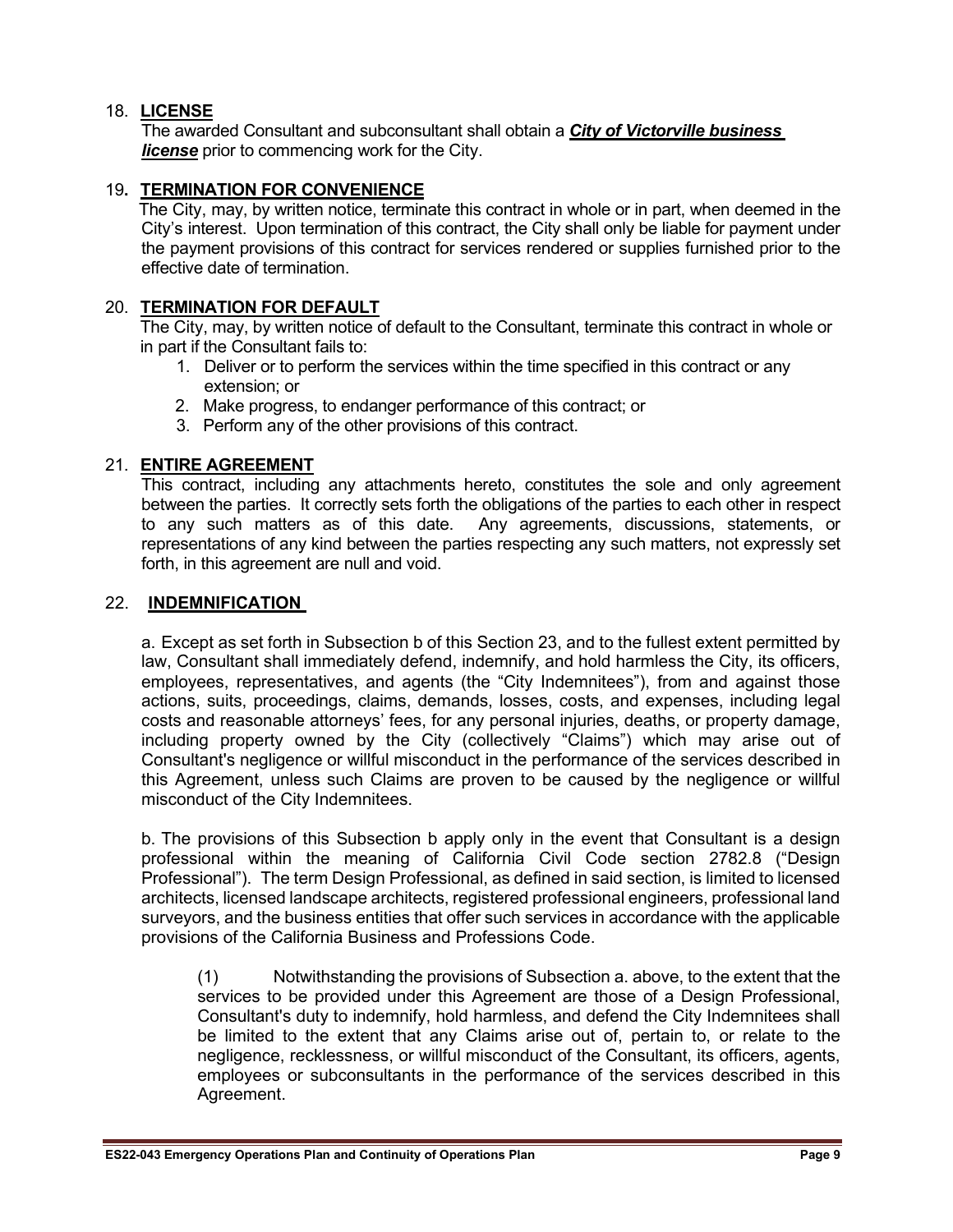(2) In no event shall the costs of defense charged to Consultant exceed the Consultant's proportionate percentage of fault, except as otherwise set forth in said Civil Code section 2782.8, the provisions of which are incorporated into this Agreement by this reference. Nothing in this Subsection b shall be construed to require Consultant to provide indemnification for Claims caused by the active negligence or willful misconduct of the City Indemnitees.

c. The City does not and shall not waive any rights that it may have against Consultant under this Section, because of the acceptance by the City, or the deposit with the City, of any insurance policy or certificate required pursuant to this Agreement. The hold harmless and indemnification provisions of this Section 23 shall apply regardless of whether said insurance policies are determined to be applicable to the claim, demand, damage, liability, loss, cost, or expense described herein.

d. The obligation to indemnify and defend, as set forth in this Section 23, is binding on the successors, assigns, or heirs of Consultant and shall survive the expiration or any early termination of this Agreement.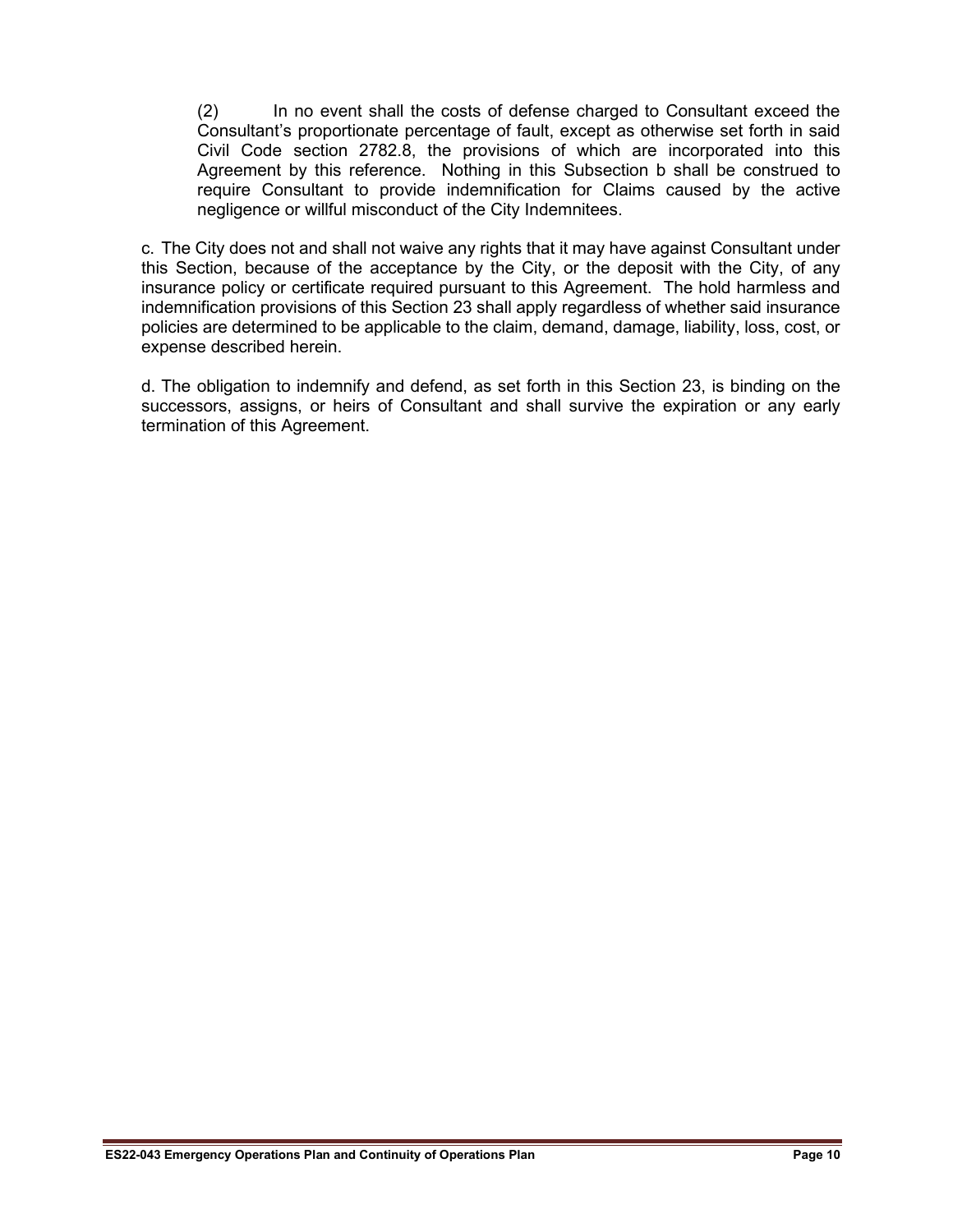#### **SECTION III SCOPE OF SERVICES**

#### **BACKGROUND**

Located in Southern California at the high point between Los Angeles and Las Vegas, Victorville is the leading city for both industry and retail in the High Desert region. Victorville is a growing, vibrant community that is home to approximately 125,000 residents and some of the area's largest employers. Clean air, abundant mountain vistas, family-friendly recreational activities, spectacular sunsets and breathtaking night skies entice locals and visitors alike to fall in love with this city that is within a few hours of SoCal beaches, National Parks, mountain retreats, and other major attractions. Ontario International Airport is less than an hour away.

The City of Victorville is tasked with the facilitation and promotion of the City's economic development, community risk reduction, and quality of life through strategic planning, facilitating self-sufficiency, and the encouragement of strong transparent governance. A component of these factors is a comprehensive Emergency Operations Plan (EOP) and a continuity of Operations Plan (COOP) to ensure a quick recovery and sustainability should a disaster occur.

The City of Victorville utilizes the Standardized Emergency Management System (SEMS) during emergency operations and coordinates its' activities with the San Bernardino County Operational Area. The City will commit its resources before requesting mutual aid assistance and will request mutual aid assistance when disaster response requirements exceed the City's capability to meet them.

#### **PURPOSE**

The City of Victorville is seeking proposals from qualified consultant/professional firms with experience to develop an EMERGENCY OPERATIONS PLAN AND CONTINUITY OF OPERATIONS PLAN (COOP).The selected company will be tasked with the development of an EMERGENCY OPERATIONS PLAN AND CONTINUITY OF OPERATIONS PLAN specific to Victorville. The company will also perform training of City staff on the plans developed. The professional company will be responsible for gathering important and pertinent information on City infrastructure, resources, and other data to create and develop a comprehensive plan. The plans should incorporate the State's Standardized Emergency Management System, while meeting the requirements of FEMA's planning guidance.

The new plans should not address day-to-day emergencies and should only address the response to extraordinary emergency situations associated with natural disasters, technological incidents, national security emergencies, pandemics, and other catastrophic events outlined in Section II of this document. The plans will be a preparedness document designed to be read, understood, and exercised prior to an emergency.

The Emergency Operations Plan will assign responsibility to organizations and individuals for carrying out specific actions at projected times and places in an emergency that exceeds the capability or routine responsibility of one department, division, or agency. It will set forth lines of authority and organizational relationships and will show how actions will be coordinated.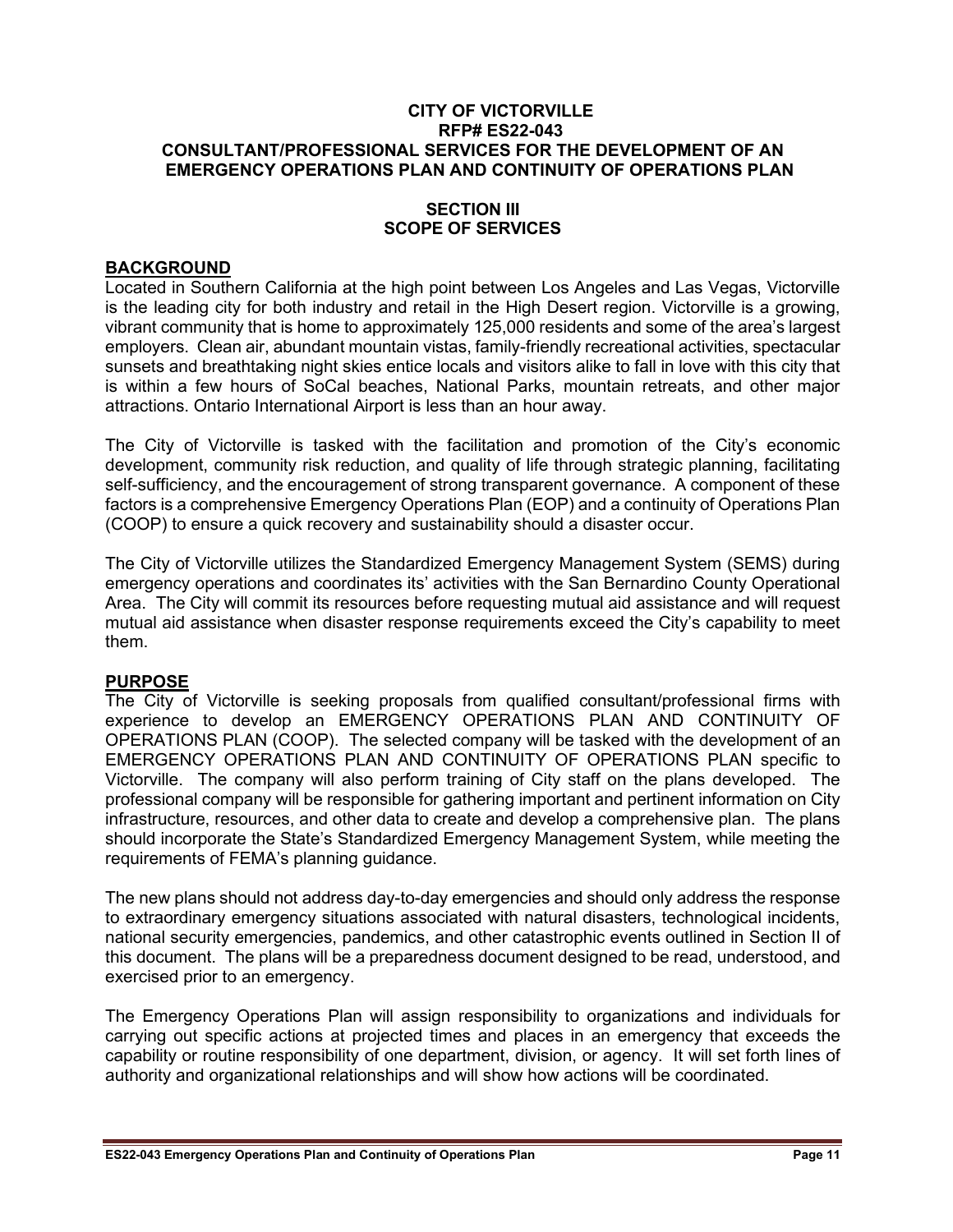#### **EMERGENCY OPERATIONS PLAN**

The company selected will develop specific steps to avoid risk and resume operations in the aftermath of a catastrophic natural disaster, national emergency, technological or biological emergency, or other emergency that requires a response from the City. Steps shall include, but are not limited to:

- Prevention Property and lives protection by identifying and deterring an incident from occurring.
- Mitigation Reduce the chance of an emergency happening, or by reducing the damaging effects of unavoidable emergencies.
- Preparedness and Training The City's ability to respond when a disaster occurs.
- Recovery Starts after the immediate threat to human life has subsided with the goal to bring the affected area back to a degree of normalcy.
- Identification Set forth clear lines of authority and organizational relationships, and show how all actions will be coordinated and identify personnel, equipment and facilities, supplies, and other resources available within the jurisdiction, or by agreement with other jurisdictions, for use during response and recovery operations.

#### **CONTINUITY OF OPERATIONS PLAN (COOP)**

The company selected will develop specific steps to ensure that critical business functions will be available to residents, customers, government agents, regulators, and other entities that must have access to those functions during a disaster and the recovery. Steps to include, but not limited to:

- Prevention Identification and specific actions to protect and ensure availability of Victorville's critical municipal functions and any deterrents to prevent unavailability.
- Mitigation Reduce the chance of the unavailability of municipal functions, or by reducing the damaging effects of unavoidable emergencies.
- Preparedness and Training Victorville's ability to respond when a disaster occurs and the training of staff to handle these incidents.
- Response Plans that enable the efficient coordination of resources and response actions to carry out immediately before, during, and after the Emergency Operations plan has begun to focus on municipal functionality.
- Recovery Starts after the Emergency Operations plan has begun and life safety matters have been stabilized, with the goal of bringing the affected area back to a degree of normalcy.

#### **SECTION II – DISASTERS, EMERGENCIES, AND INCIDENTS TO BE INCORPORATED INTO THE PLANS**

The following list contains disasters, incidents, or emergencies that shall be addressed in the completed Emergency Operations plan. The professional company is expected to present any additional items that should be considered by the City of Victorville, including, but not limited to:

- Biological or Hazardous Materials
- Diseases or Viral Infections
- Chemical or Hazardous Materials Spills
- High Pressure Natural Gas or Petroleum Pipelines within or City adjacent
- Natural Disasters (Earthquake, Wildfires, Floods, Drought, etc.)
- Homeland Security
- Active Shooter(s)
- Bombs/Bombings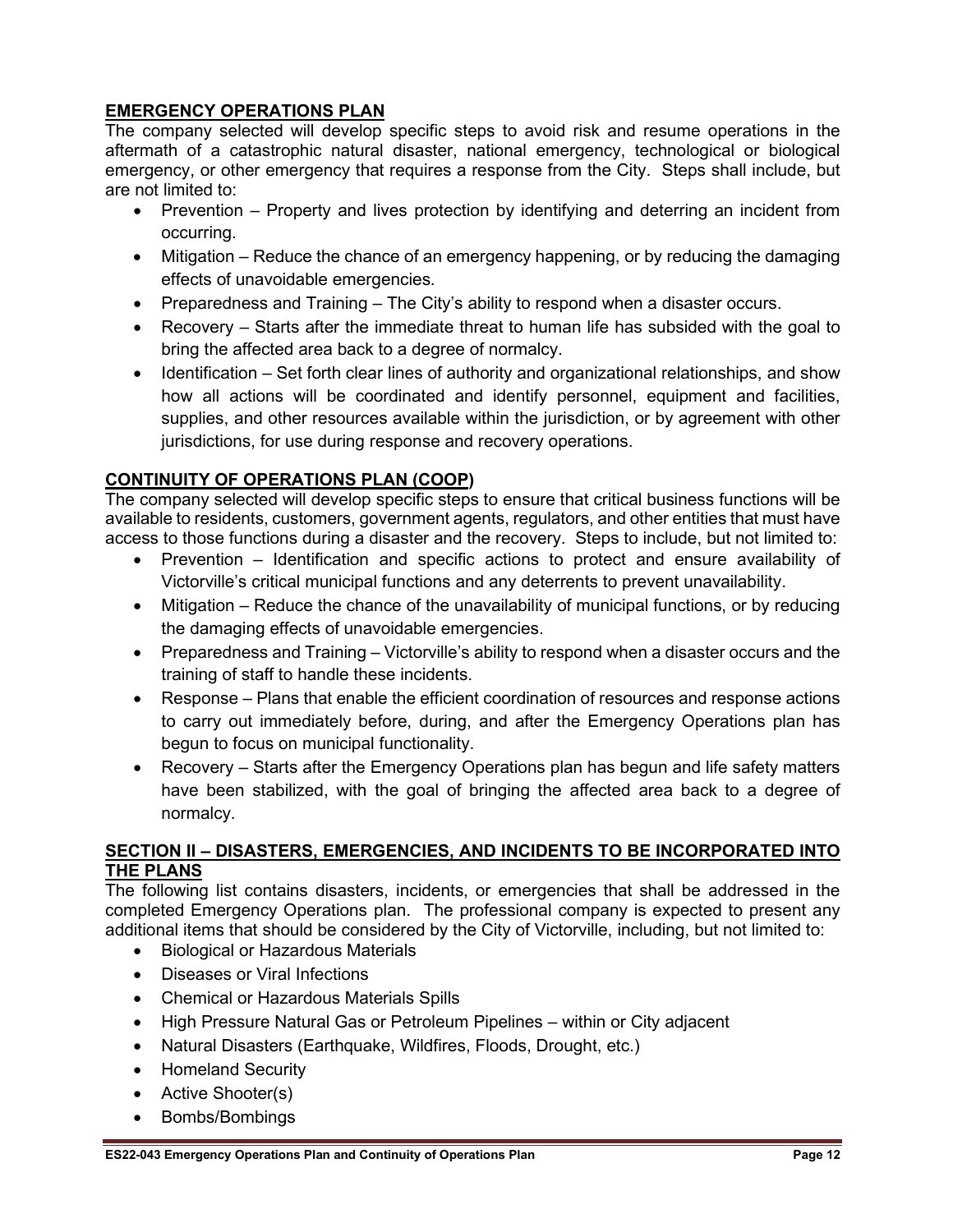- Aircraft Crash
- **Train Wreck**

#### **JURISDICTIONAL COORDINATION**

The professional company selected will be expected to coordinate with all of the appropriate officials and emergency management offices when obtaining information and while creating the plan. Some of the offices are listed below, but this list is not exhaustive. The City expects the plan developer to identify all relevant officials and offices required for plan development.

- City of Victorville (Fire, Public Works, Building/Safety, Planning, Administration, Water, Engineering, etc.).
- City of Victorville Office of Emergency Services
- San Bernardino County Office of Emergency Services
- American Medical Response
- California Office of Emergency Services
- FEMA
- US Army Corps of Engineers

#### **QUALIFICATIONS AND EXPERIENCE OF PROJECT TEAM**

The Consultant shall designate a project team comprised of experienced professionals and technical staff to perform the work competently and efficiently with either the Consultant's own personnel and/or sub-consultant(s). The prime consultant and sub-consultant(s) shall provide information on their business, applicable certificates of recognition, and other pertinent information that demonstrates their qualifications to perform the work under this RFP. The proposal shall include only references to similar projects performed by the Consultant and sub-consultants.

#### **METHOD AND CRITERIA FOR SELECTION**

A consultant selection committee, with a minimum of three members, will be appointed at the beginning of the consultant selection process. The committee will review each written proposal submitted by consultants to determine if they meet the requirements of this RFP. Failure to meet the essential requirements for this RFP may be cause for rejection of the proposal. The committee will make independent random checks of the consultant's references as well as major subconsultants.

Consultant shall be selected based on demonstrated competence and professional qualifications to provide the requested services. Consultants that are considered as equally qualified, cost can be considered as a decisive factor. The selection committee will rank the responding consultants' proposals and will develop a list of the top three (3) consultants. At the conclusion of the ranking process, the sealed fee proposal for the top three ranked consultants will be opened. Subsequently, the City will enter negotiation with the top-ranked consultant, with the goal of agreeing on a final contract that will deliver to the City the services and/or products required at a reasonable and fair compensation. If a fair and reasonable compensation cannot be negotiated with the top-ranked consultant, a new negotiation will be started with the next highest-ranked consultant. If this new negotiation fails, the process will be repeated until a contract is negotiated successfully.

The City may exercise the **option** of inviting the three top ranking consulting firms for a one-hour interview/presentation. The team representing the consulting firm in the interview/presentation must consist of those individuals who will be directly involved in the project. In that case, the final selection of a consultant will be based on the interview/presentation.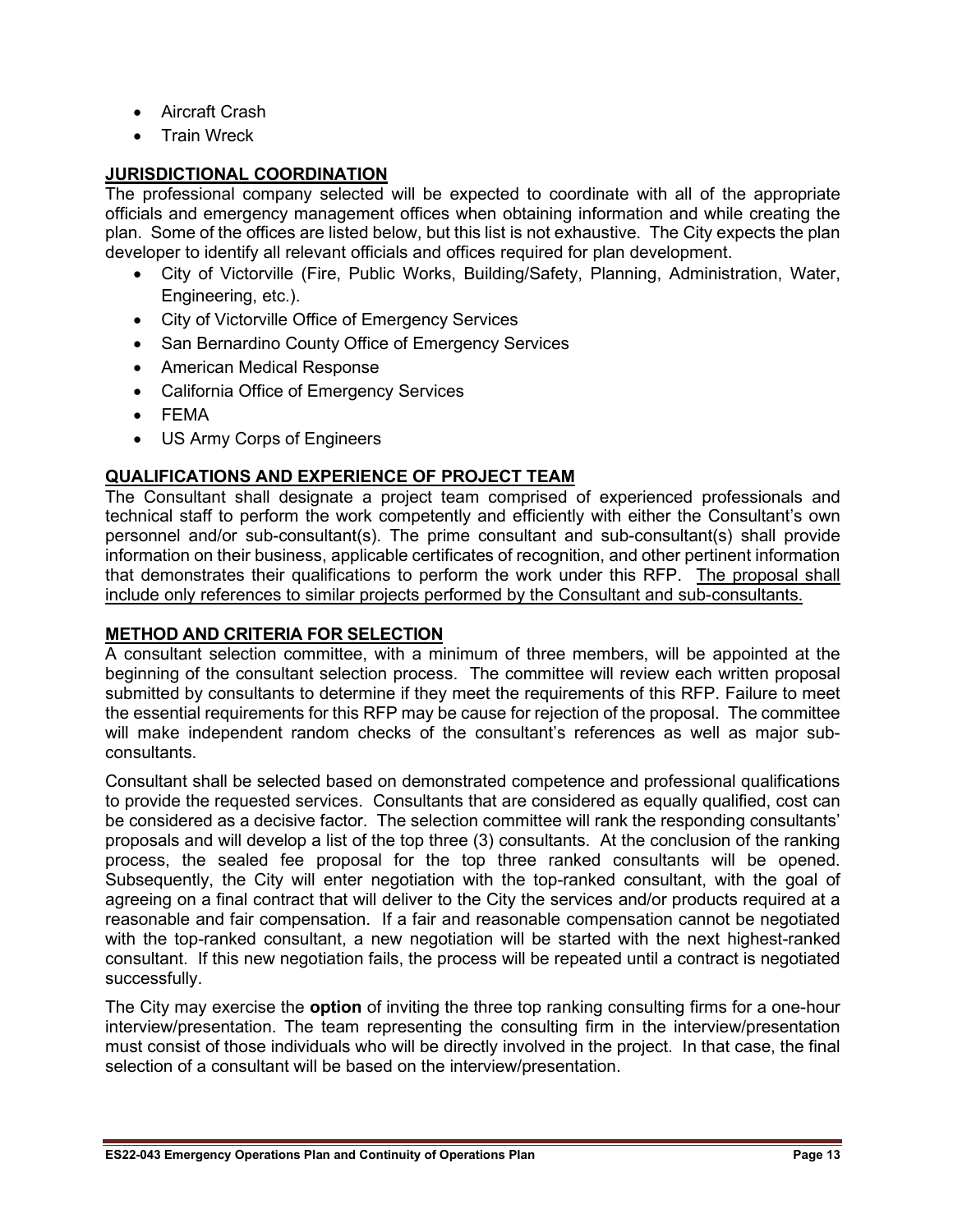#### **DELIVERABLES**

Submit 1 original and 3 printed sets of proposal. There is no maximum number of pages, but *please be concise* (consideration will not be given for bulk). **Submit one (1) cost proposal in a separate sealed envelope, using the** *Cost Proposal Form* **as included on Section 3 Forms Page 17**

The successful bidder is expected to deliver an Emergency Operations Plan and the Continuity of Operations Plan to the City by June 2022.

In order to simplify the review process and to obtain the maximum degree of comparability, the proposals should include the following and be organized in the manner specified below:

#### 1. Letter of Transmittal

A letter of transmittal briefly outlining the firm's understanding of the work and general information regarding the firm and individuals to be involved. The letter should clearly identify the local address of the office of the firm performing the work, telephone number and the name of the authorized representative. The letter shall include a clear statement from Proposer that this offer is binding.

#### 2. Table of Contents

Include a table of contents that identifies the material by section, page number, and a reference to the information to be contained in the proposal.

#### 3. Qualifications

- a. Describe recent experience with similar engagements to which the proposal relates.
- b. Include resumes of all key professional members who will be assigned to the project. Resumes should be included for all professional members of the team. The resumes should include specific engagements or clients to whom similar services have been provided, if possible.
- c. Describe the firm's policy on notification of changes in key personnel.
- d. Briefly describe the firm's system of quality control to ensure the work meets a highquality standard.
- e. Include client references.
- f. Include one example of a recently completed review similar in scope to the requested project.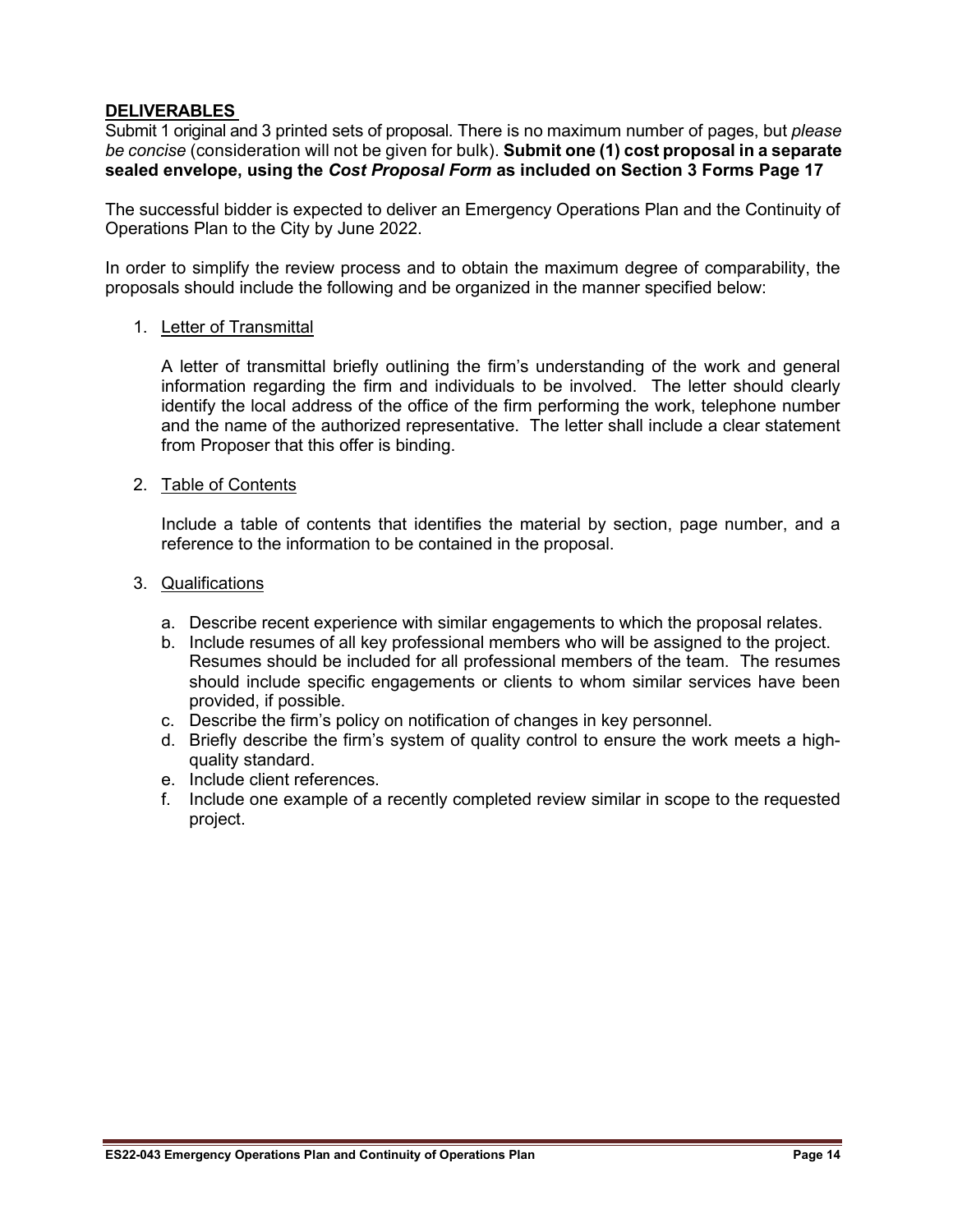#### **EVALUATION CRITERIA**

Bids will be evaluated based on the following list of criteria:

| <b>MAXIMUM POINTS</b> | <b>CRITERIA</b>                                                                                                                                                |
|-----------------------|----------------------------------------------------------------------------------------------------------------------------------------------------------------|
| 20                    | Cost Proposal.                                                                                                                                                 |
| 20                    | Qualifications and experience of the entity and key personnel assigned<br>to the project.                                                                      |
| 20                    | Proposed approach, including clarity of understanding of the scope of<br>services to be provided and appropriateness of the proposed services.                 |
| 20                    | Timeline for commencement and completion of the proposed services<br>with a preference to commencing the study as soon as practicable.                         |
| 20                    | Reference check regarding consultant's history of providing (1) quality<br>work, (2) cost effective performance, and (3) responsiveness and timely<br>service. |
| 100                   | <b>TOTAL</b>                                                                                                                                                   |

Implementation and training of each plan, if awarded, would be required to begin within two months of a completed CONSULTANT/PROFESSIONAL SERVICES FOR THE DEVELOPMENT OF AN EMERGENCY OPERATIONS PLAN AND CONTINUITY OF OPERATIONS PLAN. Both plans shall be considered completed upon Council approval and adoption.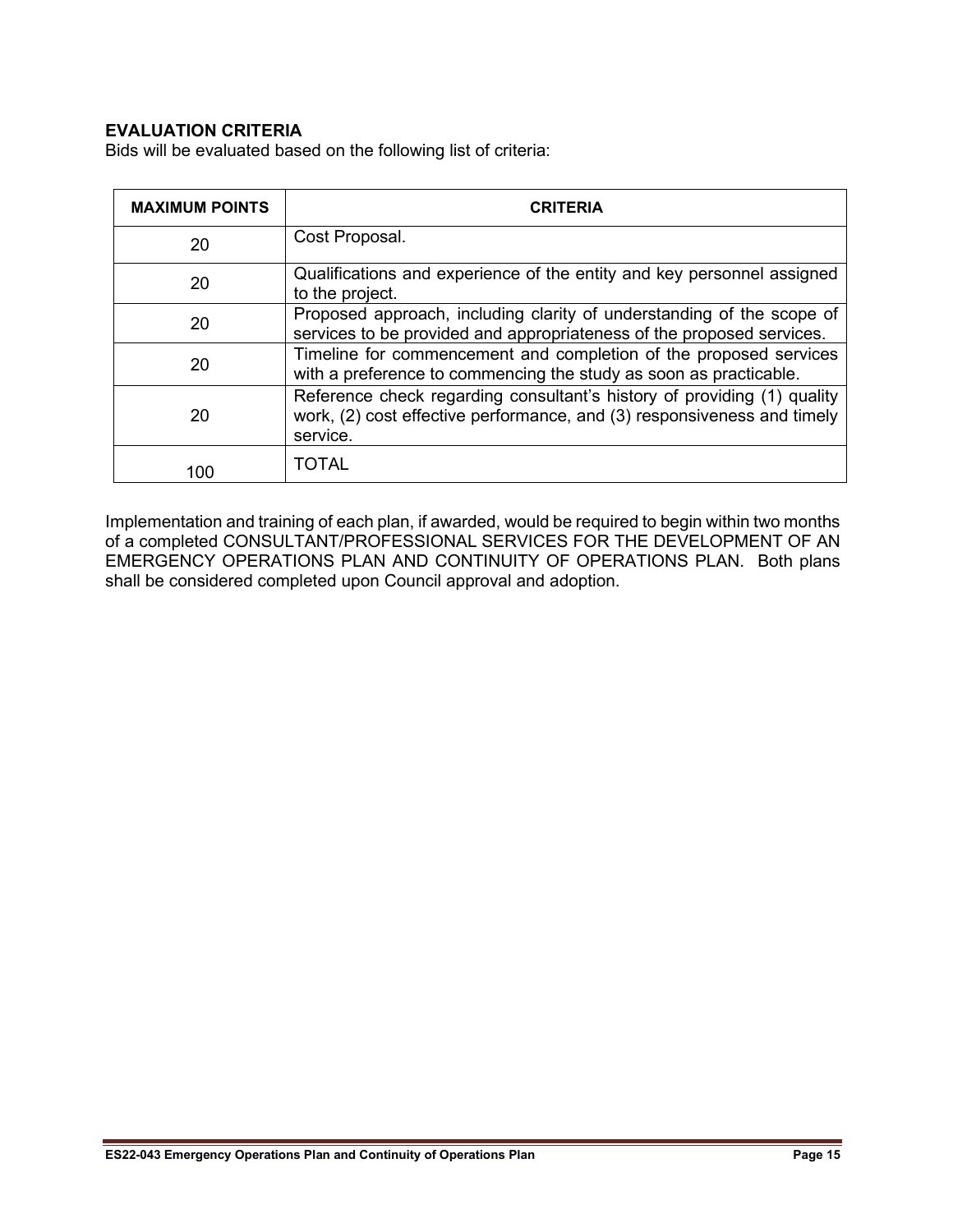#### **SECTION IV SUBMISSION CERTIFICATION**

I hereby submit to The City of Victorville the following bid proposal for work outlined in plans and specifications entitled "**ES22-043 CONSULTANT/PROFESSIONAL SERVICES FOR THE DEVELOPMENT OF AN EMERGENCY OPERATIONS PLAN AND CONTINUITY OF OPERATIONS PLAN"**

All of the following documents (check below) are completed, fully executed, and included in my proposal as required in the RFP document:

- \_\_\_\_\_ Submission Certification
- **LETT** Cost Proposal Form
- Proposer Identification
- \_\_\_\_ Worker's Compensation Certificate
- Non-Collusion Declaration
- \_\_\_\_ Customer References
- Debarred Certification Acknowledgement
- \_\_\_\_\_ Exception Form
- \_\_\_\_\_ Acknowledgement Pages for all Bid Addenda
- \_\_\_\_\_ Qualifications and Resume of Personnel

My signature on this Submittal Certification is affirmation that all items listed above are fully completed and executed and are hereby submitted with the proposal as required. I understand that failure to complete and/or submit any of the required documents may be cause for rejection of my proposal.

| <b>Business Name</b> |  |
|----------------------|--|
|----------------------|--|

\_\_\_\_\_\_\_\_\_\_\_\_\_\_\_\_\_\_\_\_\_\_\_\_\_\_\_\_\_\_\_\_\_\_\_\_\_\_\_\_\_\_\_\_\_\_\_\_\_\_\_\_\_\_\_\_\_\_\_\_\_\_\_\_\_\_\_\_\_\_\_\_\_

\_\_\_\_\_\_\_\_\_\_\_\_\_\_\_\_\_\_\_\_\_\_\_\_\_\_\_\_\_\_\_\_\_\_\_\_\_\_\_\_\_\_\_\_\_\_\_\_\_\_\_\_\_\_\_\_\_\_\_\_\_\_\_\_\_\_\_\_\_\_\_\_\_

Authorized Signature **Authorized Signature Printed Name and Title** 

Date Signed **Telephone Number**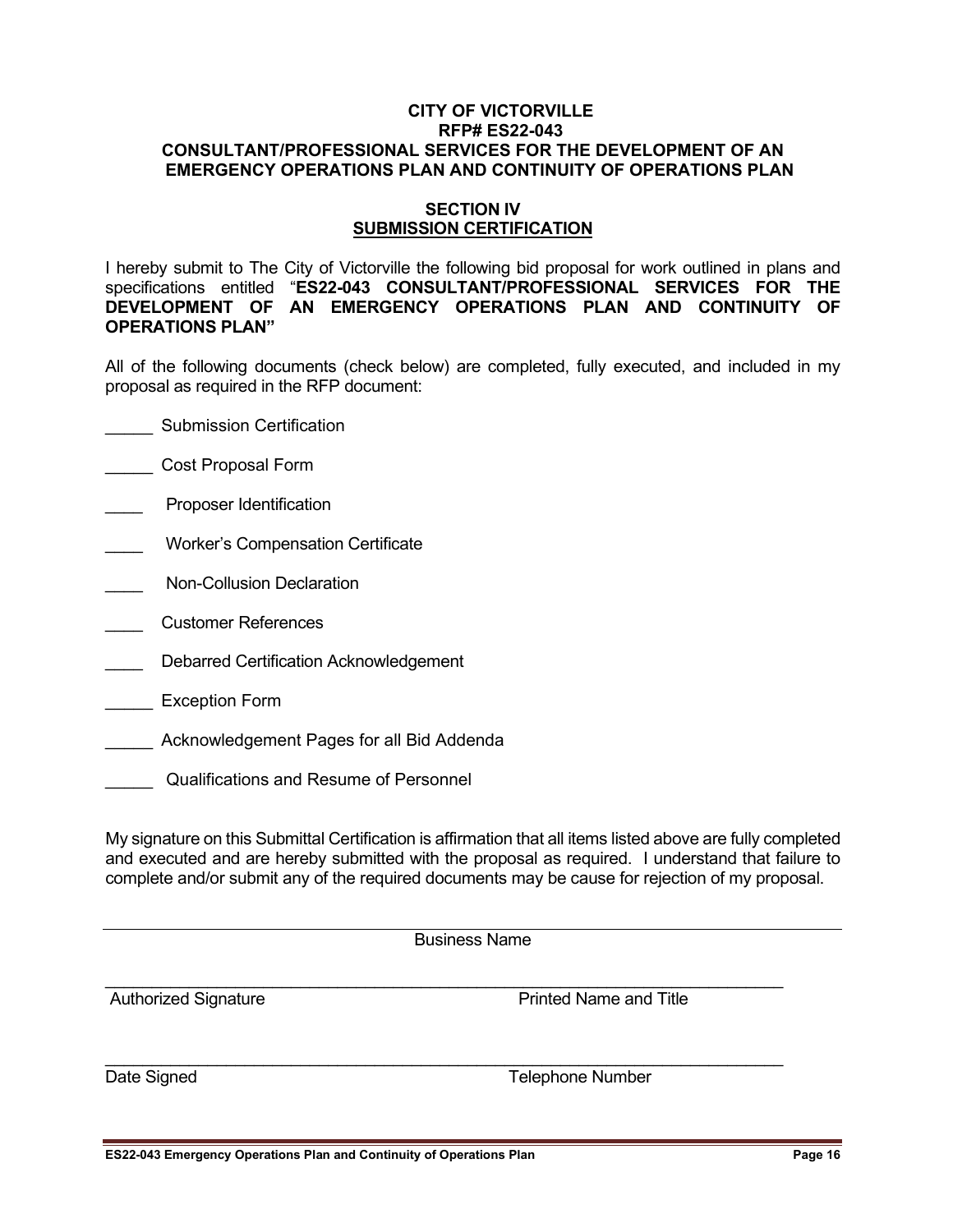#### **COST PROPOSAL FORM**

The undersigned declares he has carefully examined the locations of the proposed work, the Scope of Services, and Contract Documents; and being familiar with all the conditions surrounding the work. All of the aforementioned shall be done in accordance with said Scope of Services and all applicable addenda.

| <b>COST</b>               |  |  |
|---------------------------|--|--|
| EMERGENCY OPERATIONS   \$ |  |  |
| PLAN                      |  |  |
| <b>CONTINUITY OF</b>      |  |  |
| <b>OPERATIONS PLAN</b>    |  |  |
| <b>TOTAL COST</b>         |  |  |

The City will not pay any separate costs for travel, lodging, per diem, printing, shipping, etc. Provide breakdown on a separate sheet, if applicable.

#### *TOTAL COST IN WORDS: \_\_\_\_\_\_\_\_\_\_\_\_\_\_\_\_\_\_\_\_\_\_\_\_\_\_\_\_\_\_\_\_\_\_\_\_\_\_\_\_\_\_\_\_\_\_\_\_\_\_\_\_\_*

| Company Name: Manneletter and the Company Name: |                       |                               |  |
|-------------------------------------------------|-----------------------|-------------------------------|--|
| Phone: ________________                         | Fax: ________________ | Email: ______________________ |  |
| Name:                                           |                       |                               |  |
|                                                 |                       |                               |  |
| Signature                                       | Title                 | Date                          |  |

#### *NOTE: COST PROPOSAL SHEETS (PAGE 17) MUST BE SUBMITTED SEPARATELY IN A SEALED ENVELOPE CLEARLY IDENTIFIED AS "SEALED DOLLAR COST FOR ES22-043 CONSULTANT/PROFESSIONAL SERVICES FOR THE DEVELOPMENT OF AN EMERGENCY OPERATIONS PLAN AND CONTINUITY OF OPERATIONS PLAN."*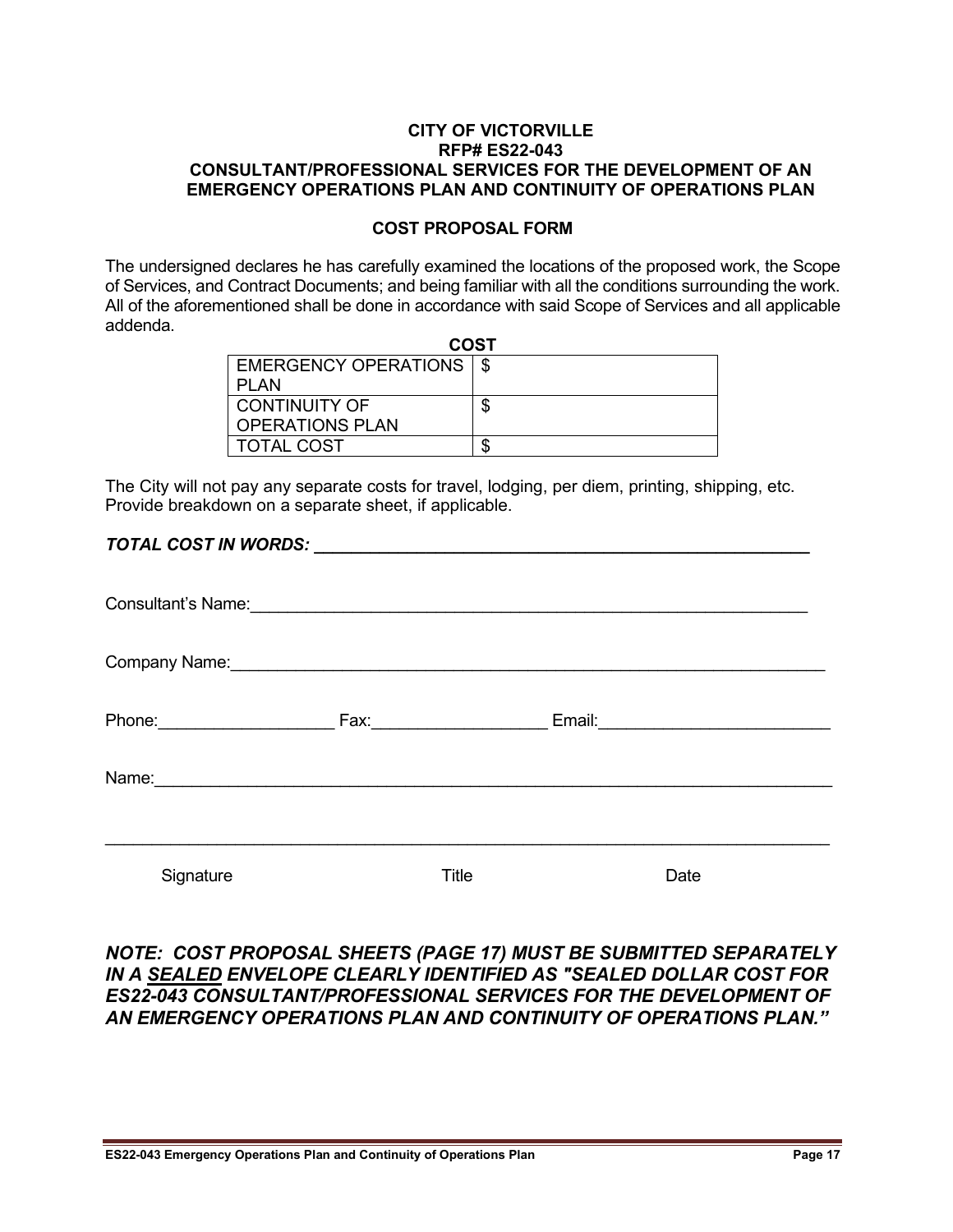#### **PROPOSER IDENTIFICATION**

| 1.  |                                                                                                                 |
|-----|-----------------------------------------------------------------------------------------------------------------|
| 2.  |                                                                                                                 |
| 3.  | Mailing Address: Mail and Mail and Mail and Mail and Mail and Mail and Mail and Mail and Mail and Mail and Mail |
| 4.  |                                                                                                                 |
| 5.  |                                                                                                                 |
| 6.  |                                                                                                                 |
| 7.  | Type of Business:                                                                                               |
|     | $\Box$ Sole Proprietor $\Box$ Partnership $\Box$ Corporation<br>Other: $\qquad \qquad$                          |
|     | If corporation, indicate State where incorporated: _____________________________                                |
| 8.  | Business License number issued by The City where the Proposer's principal place<br>of business is located.      |
|     | Number: _______________________ Issuing City: __________________________________                                |
| 9.  | Contractors License number and expiration date.                                                                 |
|     | Number: Number: Number 2010 Number 2010 Number: Number: Number: Number: Number: Number: Number 2010 Number 201  |
| 10. |                                                                                                                 |
| 11. |                                                                                                                 |
| 12. | Name & Title of Authorized person to sign legal document: ______________________                                |
|     |                                                                                                                 |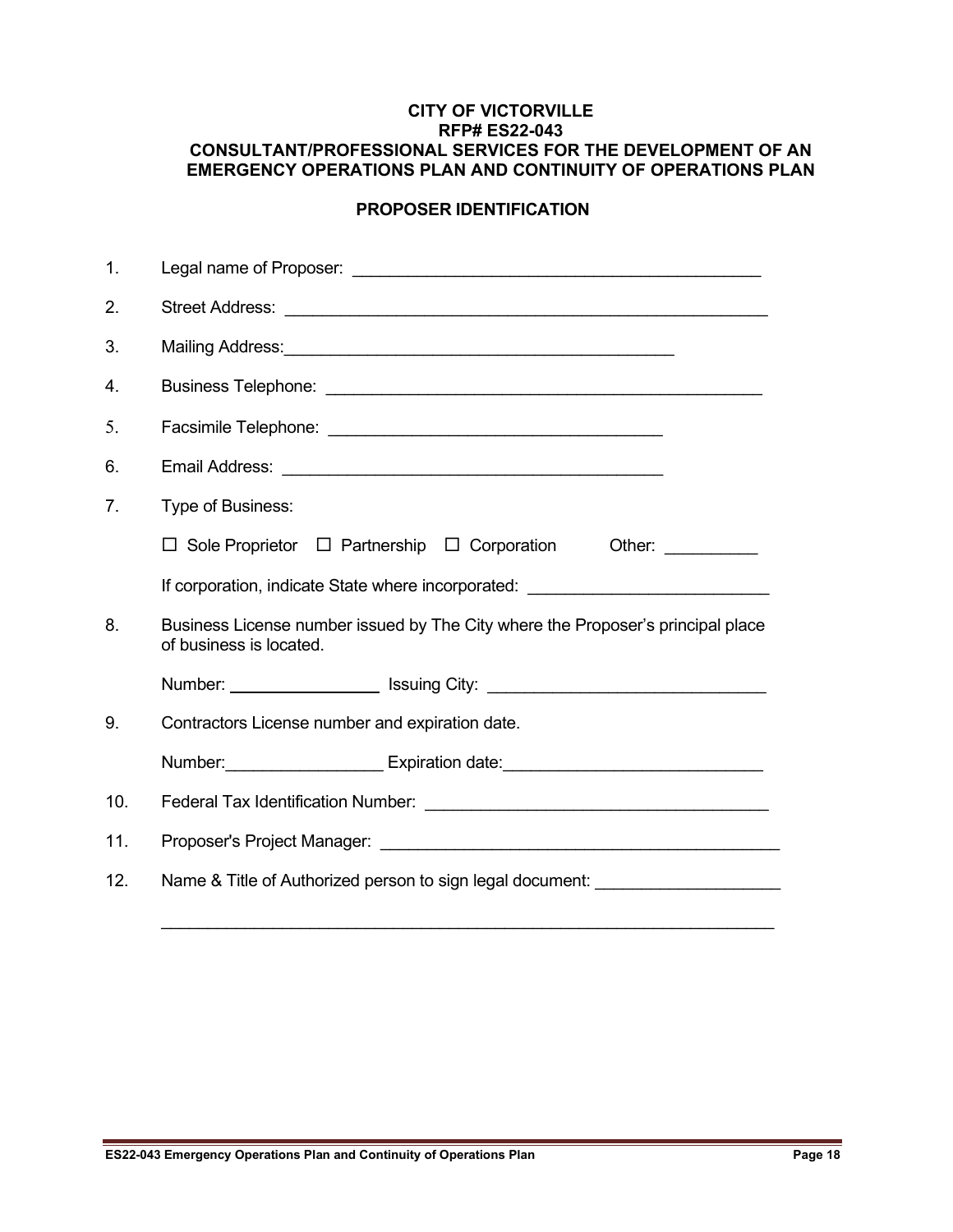#### **WORKERS' COMPENSATION CERTIFICATE**

The Proposer shall execute the following form as required by the California Labor Code, Sections 1860 and 1861:

I am aware of the provisions of Section 3700 of the California Labor Code which require every employer to be insured against liability for workers' compensation or to undertake self-insurance in accordance with the provisions of that code, and on behalf of my firm, I will comply with such provisions before commencing the performance of the services of any contract entered into.

| Signature           | <b>Company Name</b>            |
|---------------------|--------------------------------|
| <b>Printed Name</b> | <b>Business License Number</b> |
| Title               | Date                           |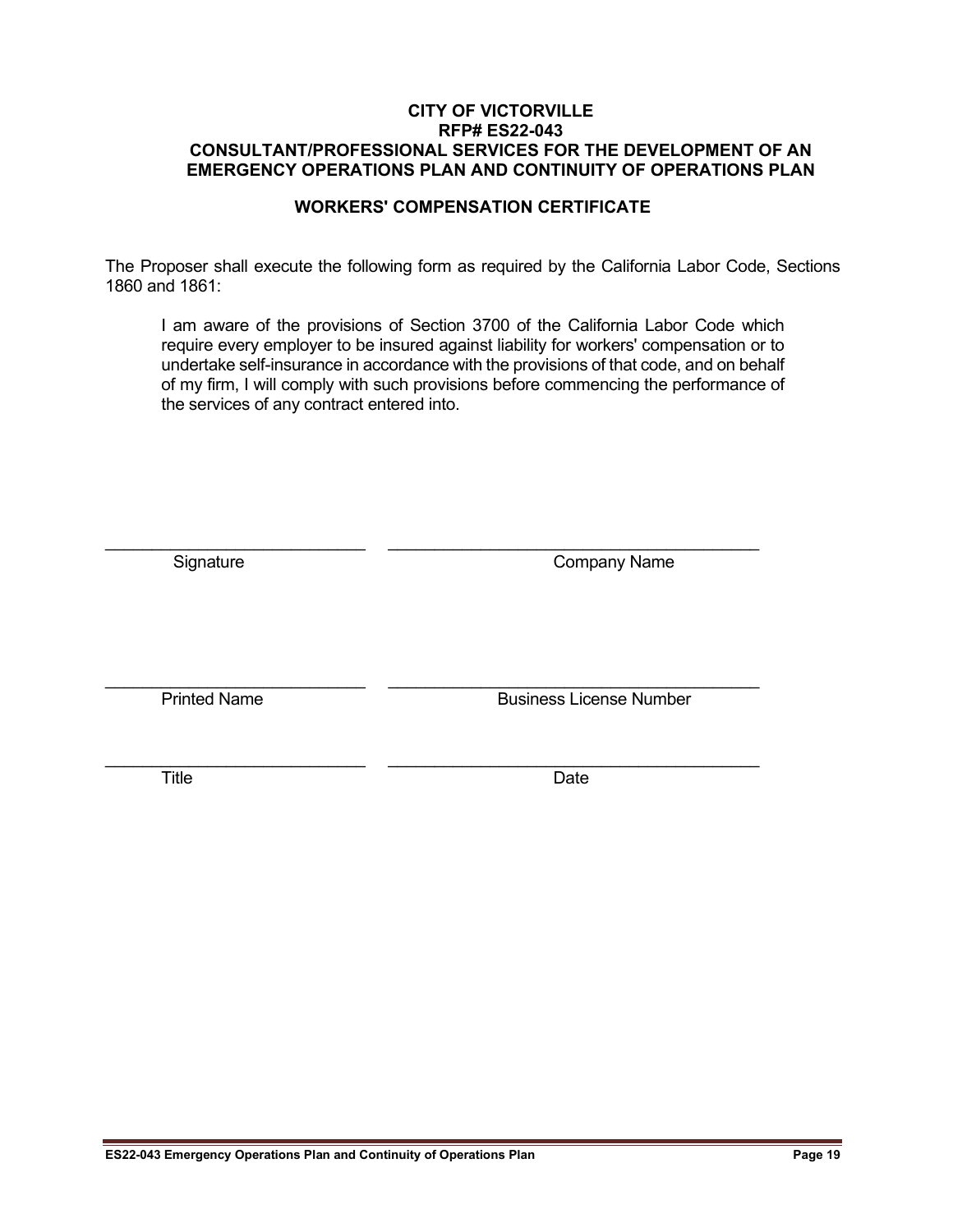#### **NON-COLLUSION DECLARATION** TO BE EXECUTED BY BIDDER AND SUBMITTED WITH BID **(Public Contract Code Section 7106)**

The undersigned declares:

I am the \_\_\_\_\_\_\_\_\_\_\_\_\_\_\_\_ of \_\_\_\_\_\_\_\_\_\_\_\_\_\_\_\_\_\_\_\_\_\_, the party making the foregoing bid. The bid is not made in the interest of, or on behalf of, any undisclosed person, partnership, company, association, organization, or corporation. The bid is genuine and not collusive or sham. The bidder has not directly or indirectly induced or solicited any other bidder to put in a false or sham bid. The bidder has not directly or indirectly colluded, conspired, connived, or agreed with any bidder or anyone else to put in a sham bid, or to refrain from bidding. The bidder has not in any manner, directly or indirectly, sought by agreement, communication, or conference with anyone to fix the bid price of the bidder or any other bidder, or to fix any overhead, profit, or cost element of the bid price, or of that of any other bidder. All statements contained in the bid are true. The bidder has not, directly or indirectly, submitted his or her bid price or any breakdown thereof, or the contents thereof, or divulged information or data relative thereto, to any corporation, partnership, company, association, organization, bid depository, or to any member or agent thereof, to effectuate a collusive or sham bid, and has not paid, and will not pay, any person or entity for such purpose.

Any person executing this declaration on behalf of a bidder that is a corporation, partnership, joint venture, limited liability company, limited liability partnership, or any other entity, hereby represents that he or she has full power to execute, and does execute, this declaration on behalf of the bidder.

I declare under penalty of perjury under the laws of the State of California that the foregoing is true and correct and that this declaration is executed on [date], at [city], **\_\_\_\_\_\_\_\_\_\_\_\_\_\_\_\_\_\_\_\_\_\_\_\_\_\_\_\_\_\_\_** [state].

\_\_\_\_\_\_\_\_\_\_\_\_\_\_\_\_\_\_\_\_\_\_\_\_\_\_\_\_\_\_\_\_\_ \_\_\_\_\_\_\_\_\_\_\_\_\_\_\_\_\_\_\_\_\_\_\_\_\_\_\_\_\_\_\_\_\_\_\_\_\_\_\_\_\_ Signature **Company Name** 

\_\_\_\_\_\_\_\_\_\_\_\_\_\_\_\_\_\_\_\_\_\_\_\_\_\_\_\_\_\_\_\_ \_\_\_\_\_\_\_\_\_\_\_\_\_\_\_\_\_\_\_\_\_\_\_\_\_\_\_\_\_\_\_\_\_\_\_\_\_\_\_\_\_ Printed Name Title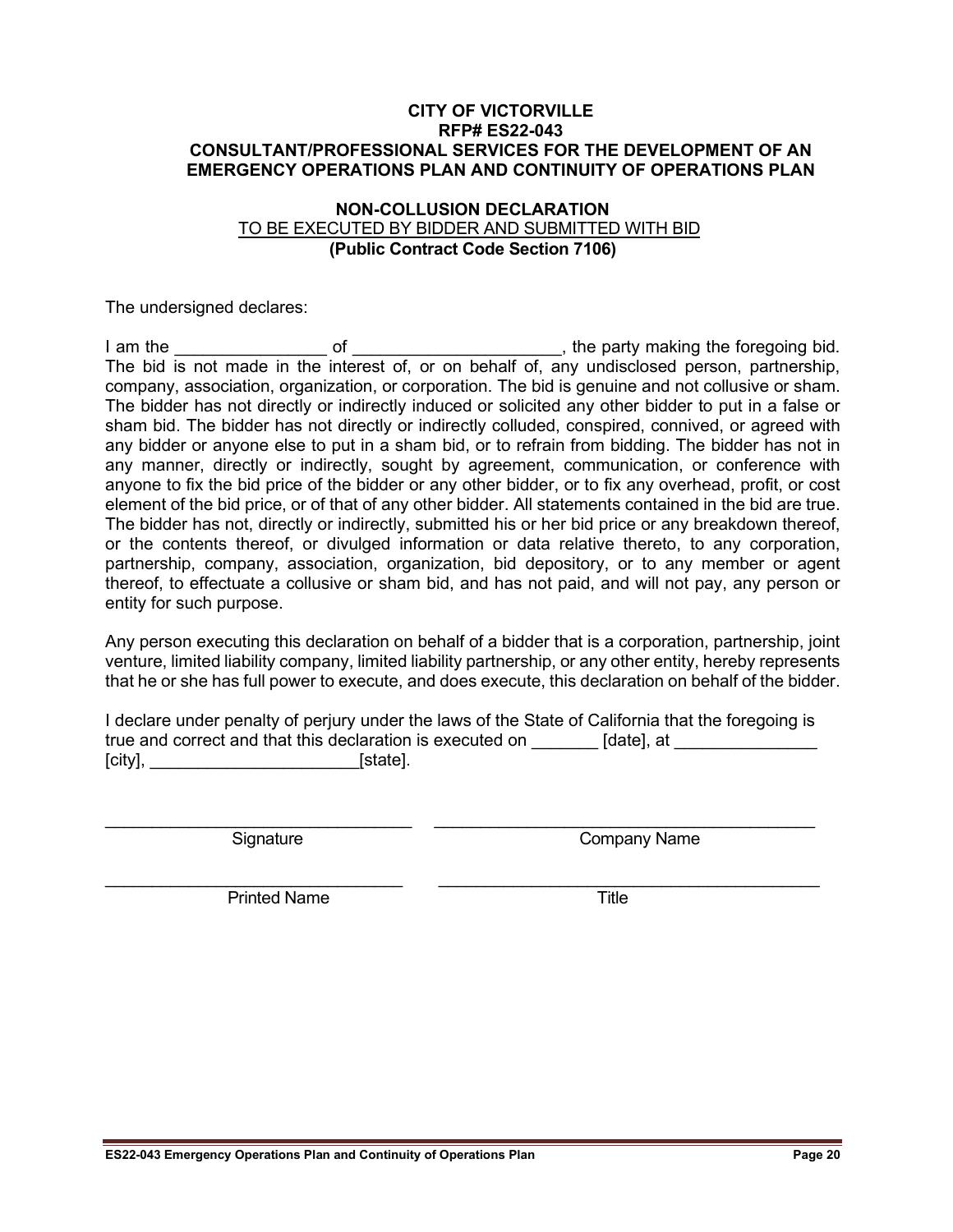#### **CUSTOMER REFERENCES**

Proposer: \_\_\_\_\_\_\_\_\_\_\_\_\_\_\_\_\_\_\_\_\_\_\_\_\_\_\_\_\_\_\_\_\_\_\_\_\_\_\_\_\_\_\_\_\_\_\_\_\_\_\_\_\_\_\_\_\_\_\_\_

|                  | LIST THREE AGENCIES YOU HAVE DONE BUSINESS WITH WITHIN THE LAST FIVE YEARS WITH SIMILAR<br><b>SCOPE OF SERVICES</b> |  |  |
|------------------|---------------------------------------------------------------------------------------------------------------------|--|--|
| 1.               | Name of Agency                                                                                                      |  |  |
|                  | <b>Address</b>                                                                                                      |  |  |
|                  | <b>Contact Person Name:</b>                                                                                         |  |  |
|                  | <b>Contact Person Phone:</b>                                                                                        |  |  |
|                  | <b>Email Address</b>                                                                                                |  |  |
|                  |                                                                                                                     |  |  |
| $\overline{2}$ . | Name of Agency                                                                                                      |  |  |
|                  | <b>Address</b>                                                                                                      |  |  |
|                  | <b>Contact Person Name:</b>                                                                                         |  |  |
|                  | <b>Contact Person Phone:</b>                                                                                        |  |  |
|                  |                                                                                                                     |  |  |
|                  | <b>Email Address</b>                                                                                                |  |  |
|                  |                                                                                                                     |  |  |
| 3.               | Name of Agency                                                                                                      |  |  |
|                  | <b>Address</b>                                                                                                      |  |  |
|                  | <b>Contact Person Name:</b>                                                                                         |  |  |
|                  | <b>Contact Person Phone:</b>                                                                                        |  |  |
|                  |                                                                                                                     |  |  |
|                  | <b>Email Address</b>                                                                                                |  |  |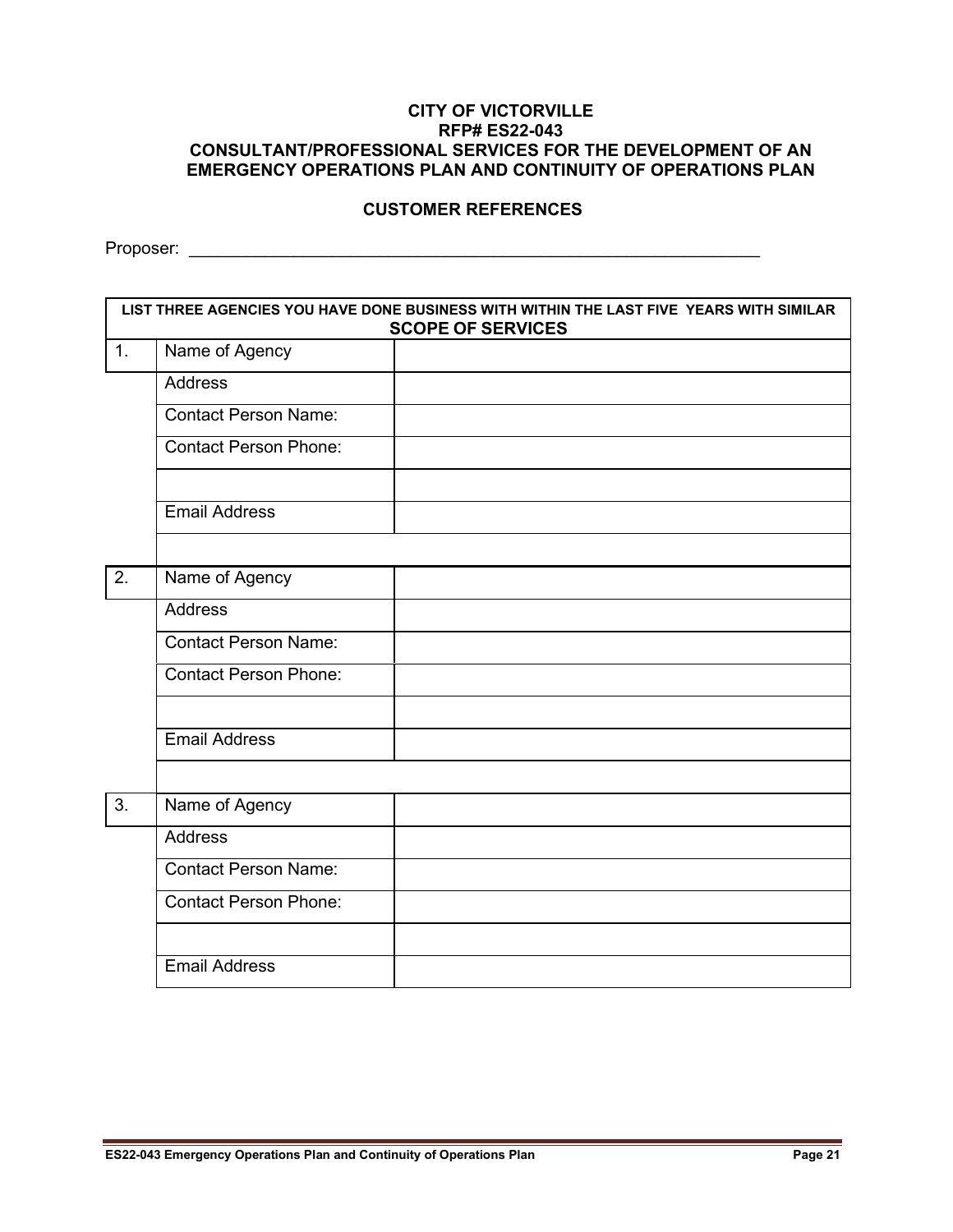#### **DEBARRED CERTIFICATION ACKNOWLEDGEMENT**

(a)(1) The Offeror/Bidder certifies, to the best of its knowledge and belief, that—

(i) The Offeror/Bidder and/or any of its Principals—

(A) Are not presently debarred, suspended, proposed for debarment, or declared ineligible for the award of contracts by any Federal agency;

(B) Have not, within a three-year period preceding this solicitation, been convicted of or had a civil judgment rendered against them for: commission of fraud or a criminal offense in connection with obtaining, attempting to obtain, or performing a public (Federal, State, or local) contract or subcontract; violation of Federal or State antitrust statutes relating to the submission of bids; or commission of embezzlement, theft, forgery, bribery, falsification or destruction of records, making false statements, tax evasion, violating Federal criminal tax laws, or receiving stolen property;

(C) Are not presently indicted for, or otherwise criminally or civilly charged by a governmental entity with, commission of any of the offenses enumerated in paragraph (a)(1)(i)(B) of this provision;

(ii) The Offeror/Bidder has not, within a three-year period preceding this offer, had one or more contracts terminated for default by any Federal agency.

(2) "Principal," for the purposes of this certification, means an officer, director, owner, partner, or a person having primary management or supervisory responsibilities within a business entity (*e.g.*, general manager; plant manager; head of a division or business segment; and similar positions).

This Certification Concerns a Matter Within the Jurisdiction of an Agency of the United States and the Making of a False, Fictitious, or Fraudulent Certification May Render the Maker Subject to Prosecution Under Section 1001, Title 18, United States Code.

(b) The Offeror/Bidder shall provide immediate written notice to the City if, at any time prior to contract award, the Offeror/Bidder learns that its certification was erroneous when submitted or has become erroneous by reason of changed circumstances.

(c) A certification that any of the items in paragraph (a) of this provision exists will not necessarily result in withholding of an award under this solicitation. However, the certification will be considered in connection with a determination of the Offeror's/Bidder's responsibility. Failure of the Offeror/Bidder to furnish a certification or provide such additional information as requested by the SCLAA may render the Offeror/Bidder nonresponsible.

(d) Nothing contained in the foregoing shall be construed to require establishment of a system of records in order to render, in good faith, the certification required by paragraph (a) of this provision. The knowledge and information of an Offeror/Bidder is not required to exceed that which is normally possessed by a prudent person in the ordinary course of business dealings.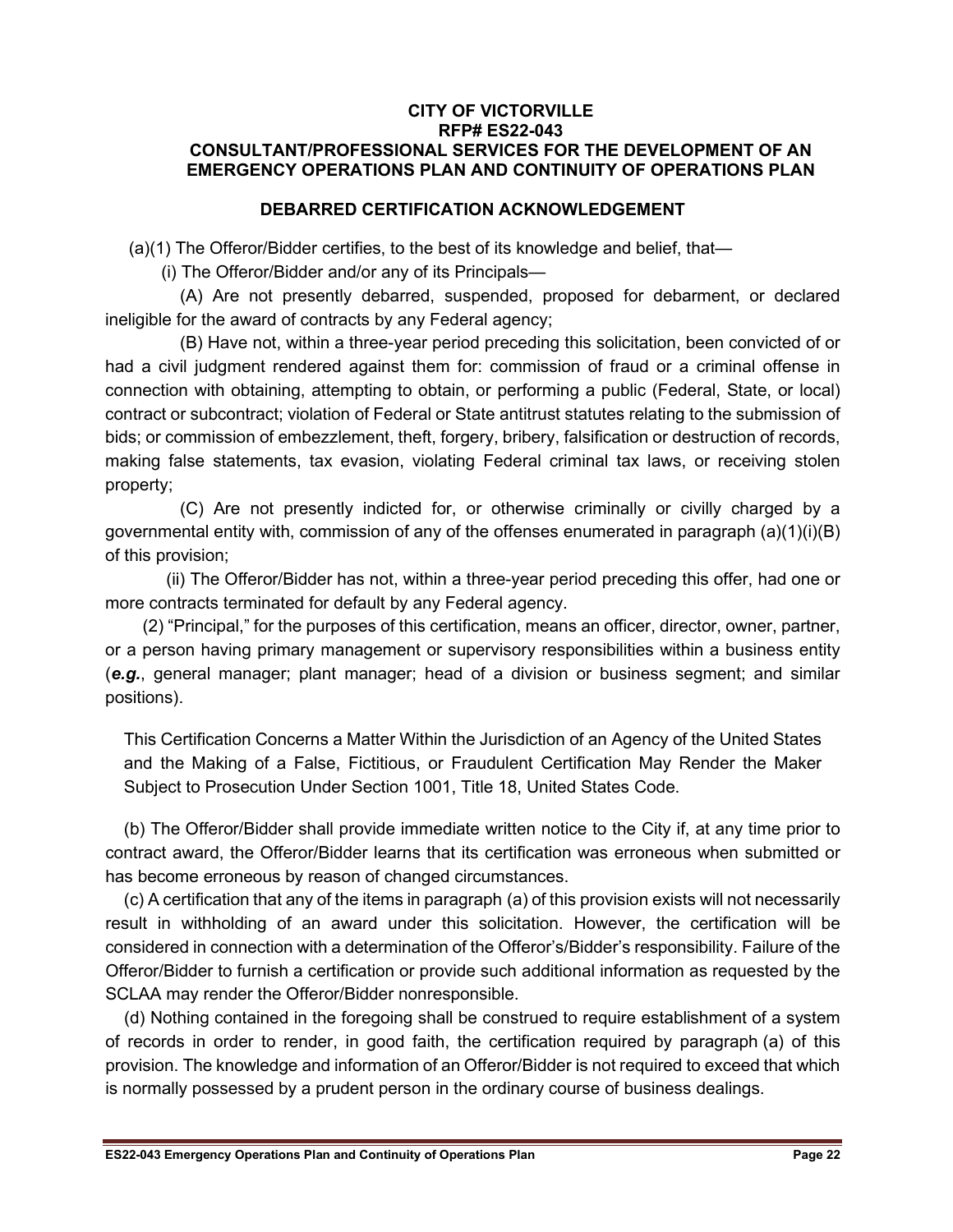(e) The certification in paragraph (a) of this provision is a material representation of fact upon which reliance was placed when making award. If it is later determined that the Offeror/Bidder knowingly rendered an erroneous certification, in addition to other remedies available to the City, the City may terminate the contract resulting from this solicitation for default.

#### **The Offeror/Bidder certifies that the foregoing is true and correct**:

| Offeror/Bidder: |      | Federal I.D. No: |  |
|-----------------|------|------------------|--|
| Address:        |      |                  |  |
| Phone:          | Fax: | Email:           |  |
| Signature:      |      | Date:            |  |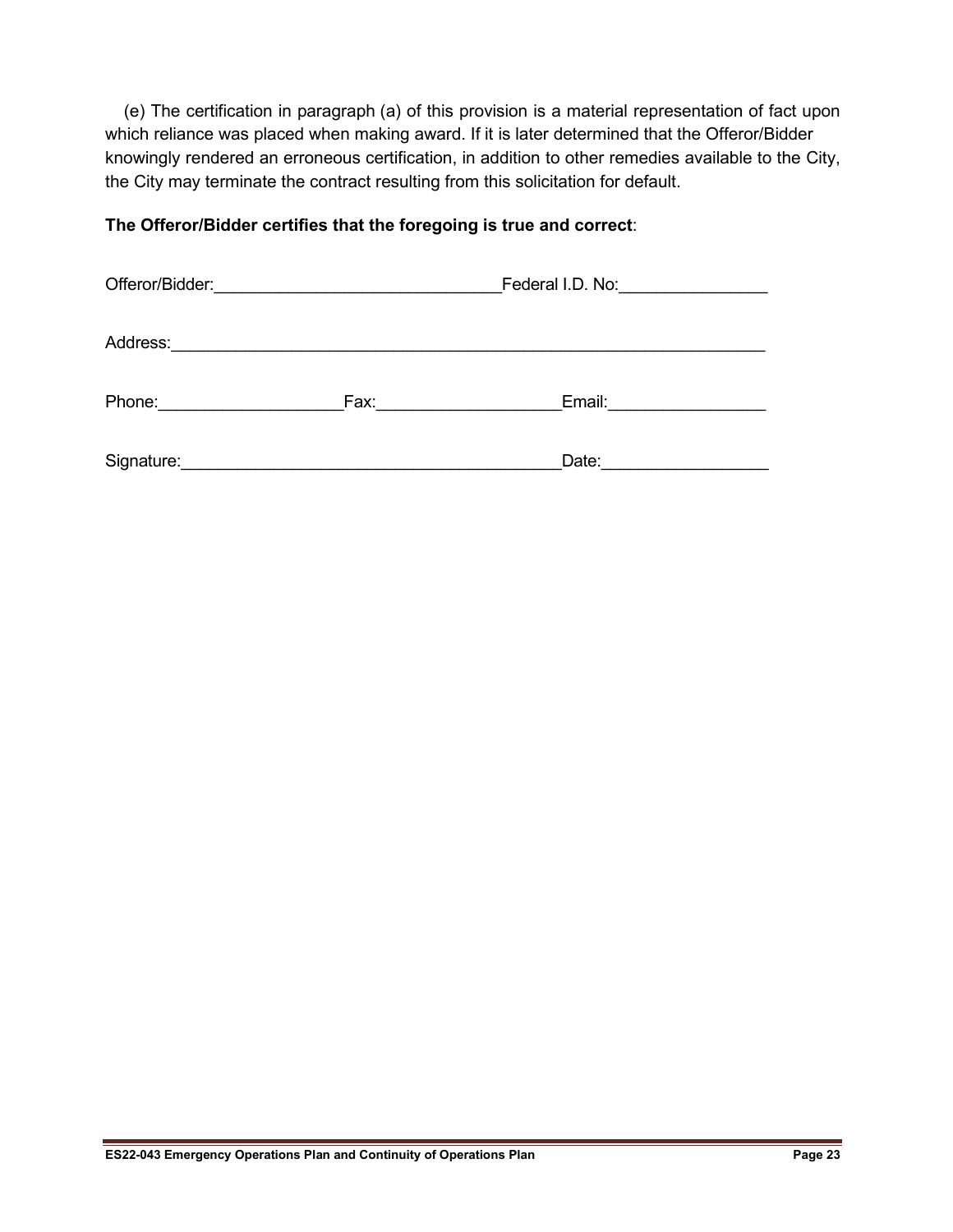#### **EXCEPTION FORM**

Should Proposer take exception to **ANY** of the terms and conditions or other contents provided in the RFB for Professional Auditing Services, list the exceptions below. **THIS COMPLETED FORM MUST BE RETURNED WITH YOUR PROPOSAL.** If no exception(s) are taken, enter *"NONE"* for the first item. *(Make additional copies of this form as necessary)*

| ,我们就会在这里的人,我们就会在这里的人,我们就会在这里的人,我们就会在这里的人,我们就会在这里的人,我们就会在这里的人,我们就会在这里的人,我们就会在这里的人 |
|----------------------------------------------------------------------------------|
|                                                                                  |
|                                                                                  |
|                                                                                  |
|                                                                                  |
|                                                                                  |
|                                                                                  |
|                                                                                  |
|                                                                                  |
|                                                                                  |
|                                                                                  |
|                                                                                  |
|                                                                                  |
|                                                                                  |
|                                                                                  |
|                                                                                  |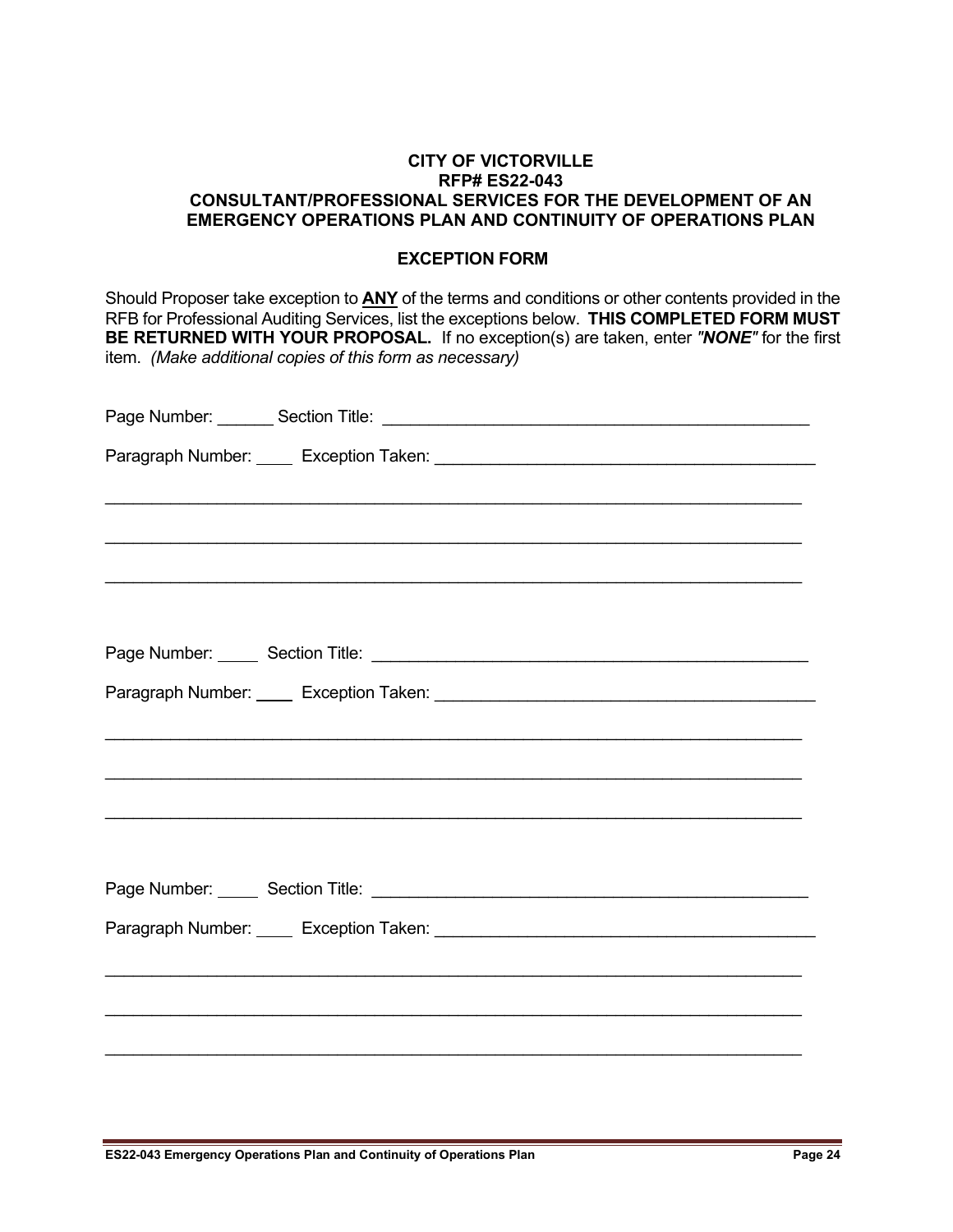## **ATTACHMENT "A" SAMPLE**

# **CONSULTANT PROFESSIONAL AGREEMENT**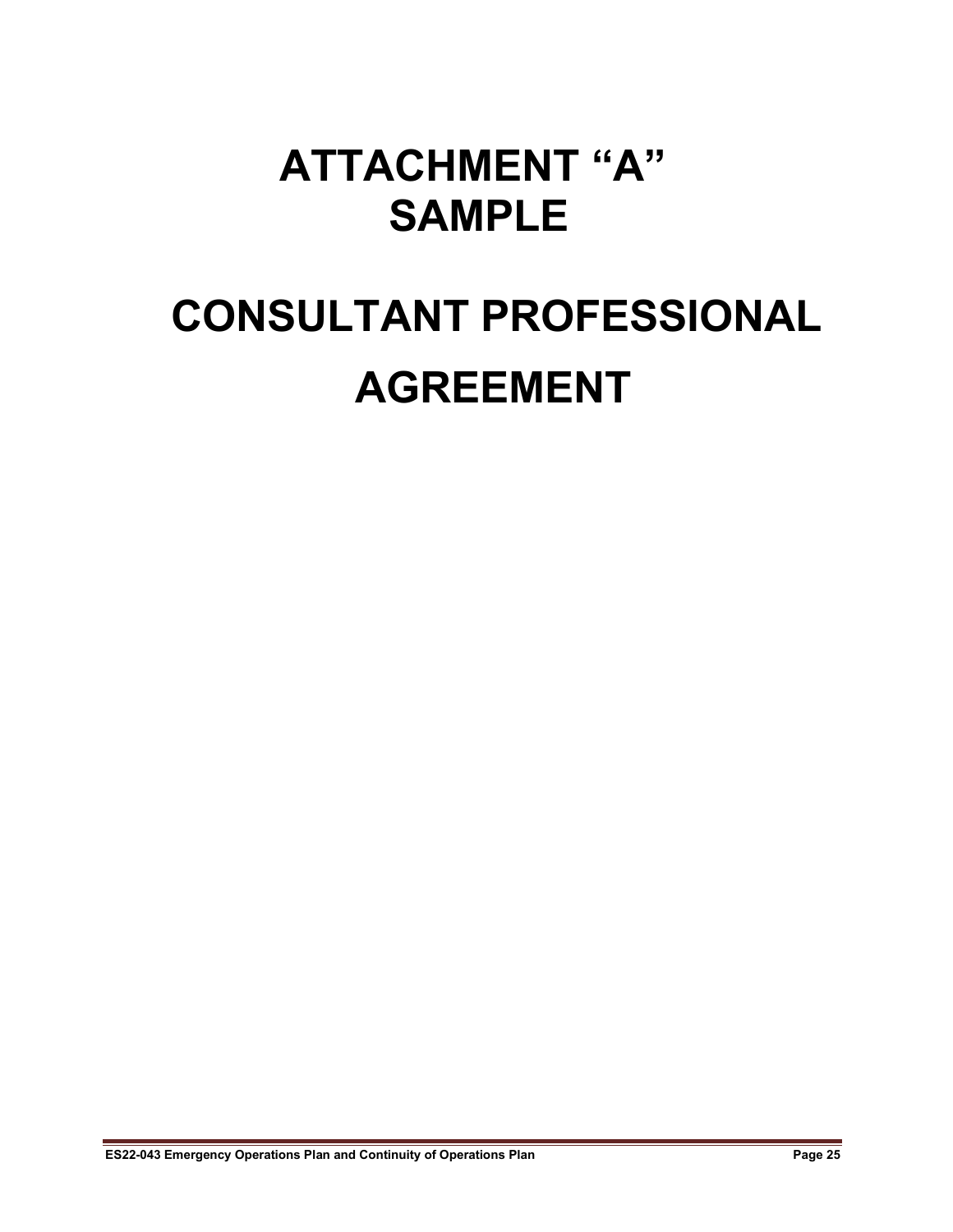*SAMPLE AGREEMENT ONLY. AGREEMENT WILL BE MODIFIED TO REFLECT THE ACTUAL ASSOCIATED STIPULATIONS INDICATED IN THE SPECIAL PROVISIONS AND OTHER APPLICABLE CONTRACT DOCUMENTS*

#### **CONSULTANT/PROFESSIONAL SERVICES PROVIDER AGREEMENT BY AND BETWEEN THE CITY OF VICTORVILLE VICTORVILLE MUNICIPAL UTILITY SERVICES AND CONSULTANT COMPANY NAME FOR PROJECT TITLE AND NUMBER**

**THIS CONSULTANT/PROFESSIONAL SERVICES PROVIDER AGREEMENT (hereinafter "Agreement"), is made and entered into by and between THE CITY OF VICTORVILLE, a municipal corporation located in the County of San Bernardino, State of California, hereinafter referred to as the "City", and [CONSULTANT], [STATE FORM OF BUSINESS], hereinafter referred to as "Consultant." City and Consultant are sometimes hereinafter referred to individually as a "Party" and collectively referred to as the "Parties."**

#### **RECITALS:**

**WHEREAS**, the City requires Consultant/Professional Services Provider Agreement for **PROJECT TITLE AND PROJECT # (the "Project); and**

**WHEREAS,** Consultant represents that it is fully qualified to perform the consulting and/or professional services required for performance under this Agreement by virtue of its experience and the training, education and expertise of its principals and its employees; and

**WHEREAS**, in light of the facts set forth above, the City desires to retain the services of a qualified Consultant to provide, on an independent contractor basis, **PROJECT TITLE** and

#### **NOW THEREFORE, IN CONSIDERATION OF THE COVENANTS, CONDITIONS, AND PROMISES CONTAINED HEREIN AND FOR SUCH OTHER GOOD AND VALUABLE CONSIDERATION, RECEIPT OF WHICH IS HEREBY ACKNOWLEDGED, THE PARTIES HERETO AGREE AS FOLLOWS:**

#### **Section 1. RECITALS(CHANGE AS APPLICABLE)**

The Recitals set forth above are true and correct and are hereby incorporated into this Agreement by this reference, as though set forth fully herein.

#### **Section 2. PROPOSAL**

Consultant shall provide to the City those services set forth in the Proposal, attached hereto as Exhibit "A", and incorporated as part of this Agreement by this reference.

#### **Section 3. COMPENSATION**

The City shall pay to Consultant a sum not to exceed **SPELL OUT AMOUNT and 00/100 Dollars (\$0000000)** for faithful performance of the services to be rendered under this Agreement, subject to the Proposal provisions of Section 4, below. No expense reimbursements, including, but not limited to, reimbursements for travel, parking, lodging, and/or meals shall be paid to Consultant unless such expense reimbursements: (i) are specifically provided for and described by nature and type in Exhibit "A", below; (ii) appear on Consultant's monthly invoices to City; (iii) are supported by the appropriate receipts and other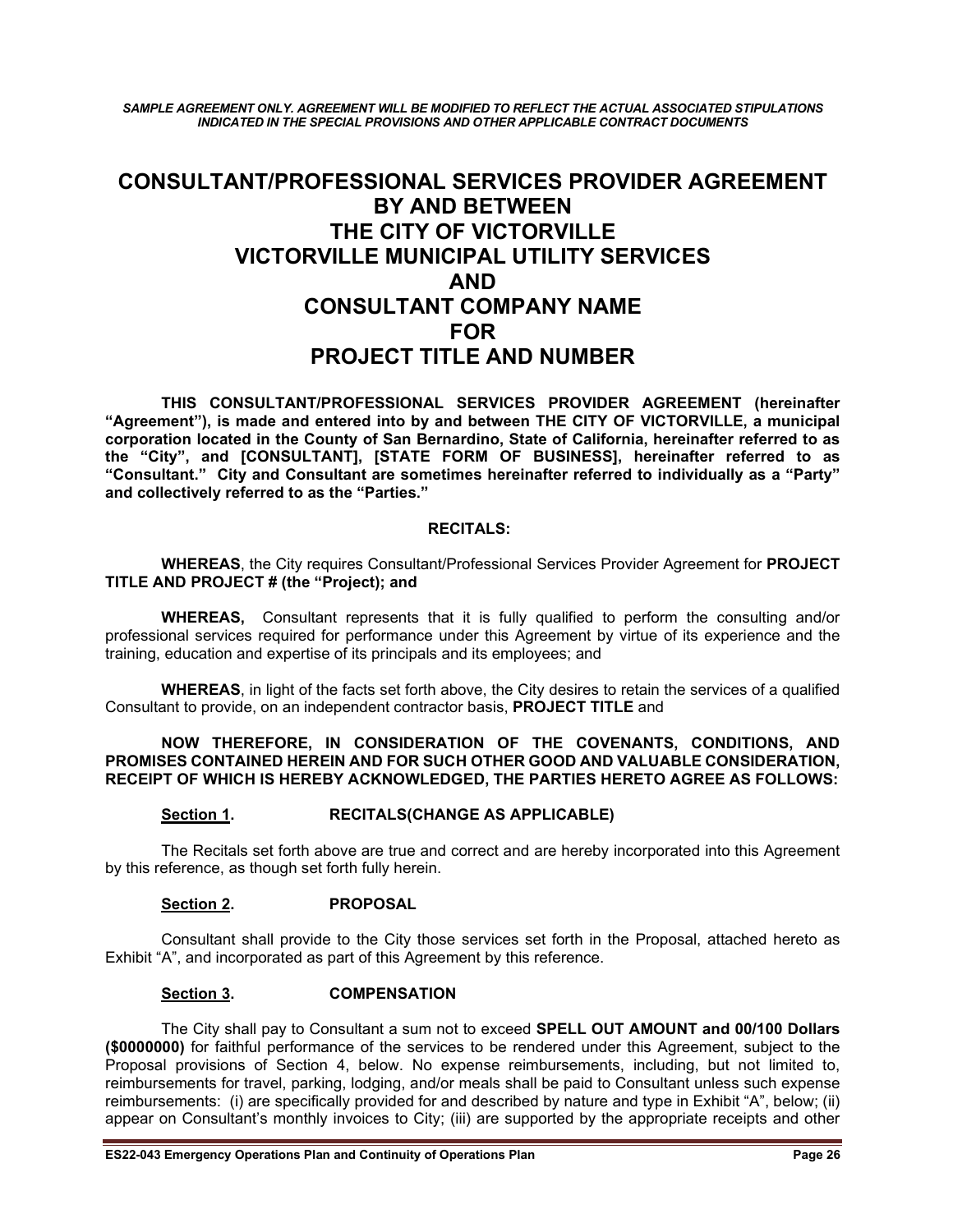such documentation as the City shall require; and (iv) are directly related to the Scope of Services to be performed under this Agreement. In addition, any and all reimbursements shall be made in accordance with any City policy governing same.

#### **Section 4. PROPOSAL (change as applicable)**

The City shall pay Consultant as provided in the Proposal, attached hereto as Exhibit "A", and incorporated as part of this Agreement by this reference. The provisions of Exhibit "A" notwithstanding, in order to receive payments, Consultant shall be required to submit to the City detailed monthly invoices which include, if applicable, a description of all services/tasks performed, the number of hours expended on each service/task, the name of the person performing the service/task, and expense reimbursement information, if any, as required by Section 3, above. Provided that services have been satisfactorily rendered, invoices shall be paid by the City approximately thirty (30) working days following receipt of Consultant's invoice.

#### **Section 5. RESERVED**

#### **Section 6. TERM OF AGREEMENT**

This Agreement shall be for an Initial Term of **[NUMBER of MONTHS],** commencing on **(COMMENCEMENT DATE)** (the "Commencement Date") and expiring on **(TERMINATION DATE)** (the "Termination Date") (the "Term"), unless terminated earlier pursuant to Section 21 of this Agreement. From and after the Termination Date, and upon subsequent agreement by the Parties, this Agreement may continue on a month-to-month basis until terminated pursuant to Section 21 below.

#### **[IF NO OPTION PERIODS -- DELETE THIS SECTION FROM THE AGREEMENT IN IT'S**

**ENTIRETY]**-- This Agreement may be extended for **ONE (1)** additional one-year period (hereinafter "Option Period"), at the option of City, subject to satisfactory performance as determined by the City. City shall give Consultant sixty (60) days advance written notice prior to the expiration the initial Term and sixty (60) days advance written notice prior to the expiration date of each subsequently exercised Option Period, if any, should the City decide to exercise its option(s) to extend. In the event City does not give Consultant such written notice of its option to extend, this Agreement shall terminate at the end of the then-current Term or Option Period without further notice from either Party, unless terminated earlier pursuant to the provisions of Section 21 below. Should the City fail to give Consultant the sixty (60) days written notice of its intention to exercise any Option Period, the City may, in its sole discretion, elect to exercise any Option Period at a later date, following written inquiry from Consultant.

#### **Section 7. INDEPENDENT CONTRACTOR STATUS**

It is the express intention of the Parties that Consultant is an independent contractor and not an employee, agent, joint venture, or partner of the City. Nothing in this Agreement shall be interpreted or construed as creating or establishing the relationship of employer and employee between the City and Consultant or any employee or agent of Consultant. Both Parties acknowledge that Consultant is not an employee for state or federal tax purposes or any other purpose. Consultant shall retain the right to perform services for others during the term of this Agreement.

#### **Section 8. REPRESENTATIONS AND ACKNOWLEDGMENTS REGARDING INDEPENDENT CONTRACTOR'S STATUS OF CONSULTANT**

a. Consultant represents and acknowledges the following:

(1) The City is not required to provide any training or legal counsel to Consultant or its employees in order for Consultant to perform the services described in this Agreement.

(2) Performance of the services described in this Agreement does not have to be integrated into the daily business operations of the City.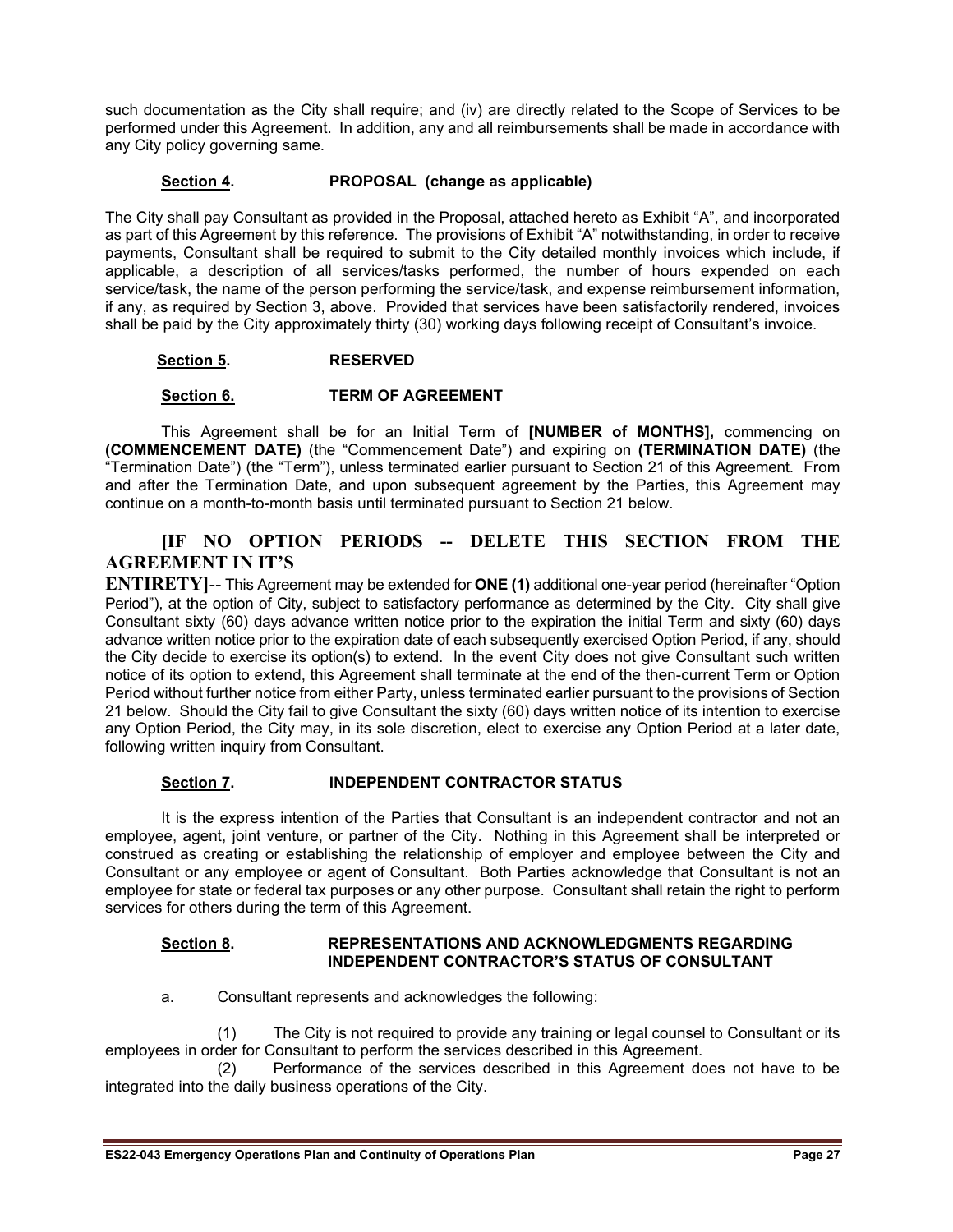(3) The services described in this Agreement can be performed without the use of City equipment, materials, tools, or facilities, unless otherwise provided under a separate agreement.

(4) Nothing in this Agreement shall be interpreted to imply that the City must maintain any contractual relationship with Consultant on a continuing basis after termination of this Agreement.

(5) The City will not be requested or demanded to assume any liability for the direct payment of any salary, wage, or other such compensation to any person employed by Consultant to perform the services described in this Agreement.

(6) Consultant shall not at any time or in any manner represent that it or any of its officers, employees, or agents are employees of the City.

b. The City represents and acknowledges the following:

(1) Consultant is solely responsible for determining who, under the supervision or direction of Consultant, will perform the services set forth in this Agreement.

(2) The City will not hire, supervise, or pay any employees or assistants working for Consultant pursuant to this Agreement. Nothing contained in this Agreement shall prevent the City from hiring Consultant's employees or assistants after termination of this Agreement.

(3) Nothing in this Agreement shall be interpreted to imply that Consultant must maintain any contractual relationship with the City on a continuing basis after termination of this Agreement.

(4) It is the sole responsibility of Consultant to set the hours in which Consultant performs or plans to perform the services set forth in this Agreement.

(5) Consultant is not required to devote full time to the business operations of the City in order to perform the services set forth in this Agreement.

(6) Unless deemed necessary under certain circumstances, Consultant is not required to perform the services set forth in this Agreement at City Hall or on City-owned property.

(7) Other than attendance at required public meetings and public hearings, and complying with the provisions of the Proposal set forth in Exhibit A and any procedural requirements set forth by law, Consultant is not required to perform the services set forth in this Agreement in any particular order or sequence.

(8) Nothing in this Agreement shall be interpreted to preclude Consultant from working for other persons or firms, provided that such work does not create a conflict of interest.

#### **Section 9. NOT AGENT OF THE CITY**

a. Nothing contained in this Agreement shall be deemed, construed, or represented by the City or Consultant or by any third person to create the relationship of principal and agent.

b. Consultant shall have no authority, express or implied, to act on behalf of the City in any capacity whatsoever as an agent, nor shall Consultant have any authority, express or implied, to bind the City to any obligation whatsoever.

#### **Section 10. LICENSES AND PERMITS**

Consultant represents that it has obtained and will maintain at all times during the Initial Term (and during the Option Period, if applicable) of this Agreement all business licenses, including but not limited to a City of Victorville business license, professional licenses or certifications, or permits necessary for performing the services described in this Agreement.

#### **Section 11. STANDARD OF PERFORMANCE; WARRANTY**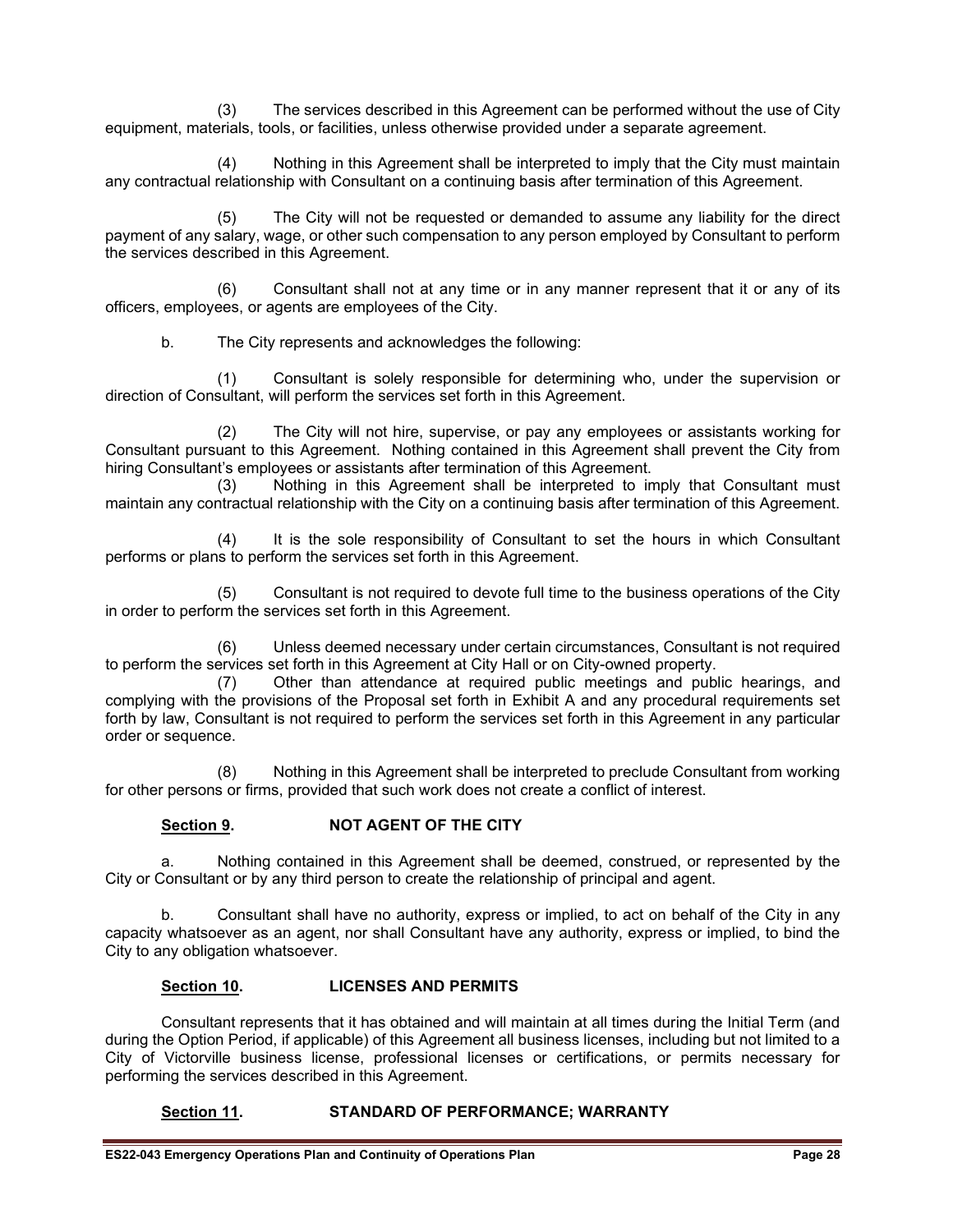a. Consultant agrees to perform all services required by this Agreement in a professional and competent manner, in accordance with the degree of skill and diligence which is normally employed by reputable professionals performing similar services under similar conditions in the same or similar locality. Such services shall also be performed in a manner which is reasonably satisfactory to **(DEPARTMENT HEAD AND TITLE), or** his designee.

b. By executing this Agreement, Consultant warrants that it:

- (1) Has thoroughly investigated and considered the services and work to be performed;
- (2) Has investigated the issues regarding the scope of services to be provided;
- (3) Has carefully considered how the services and related work should be performed;

and

(4) Fully understands the facilities, difficulties and restrictions associated with performance of the services required by this Agreement.

#### **Section 12. FAMILIARITY WITH WORK**

Should Consultant discover any latent or unknown conditions materially differing from those inherent in the services or as represented by the City, Consultant shall immediately inform the City of such fact and shall not provide any services, except at Consultant's risk, until written instructions are received from **(DEPARTMENT HEAD AND TITLE), or** his designee.

#### **Section 13. CONFLICTS OF INTEREST**

Consultant covenants that it does not have any interest, nor shall it acquire any interest, directly or indirectly, which would conflict in any manner with the performance of Consultant's services under this Agreement. Consultant further covenants that in the performance of services under this Agreement, no officer, employee or agent of Consultant having such interest shall be employed by it. In the event the City determines that Consultant must disclose its financial interests by completing and filing a Fair Political Practices Commission Form 700, Statement of Economic Interests, Consultant shall file such Form 700 with the City Clerk's Office pursuant to the written instructions provided by the City Clerk. Acquisition or maintenance of a conflicting interest by Consultant may result in termination of this Agreement by the City.

#### **Section 14. COMPLIANCE WITH LAWS**

Consultant shall comply with all local, state, and federal laws and regulations applicable to the services to be rendered hereunder, including any rule, regulation, or bylaw governing the conduct or performance of Consultant or its employees, officers, or board members.

#### **Section 15. COMMERCIAL GENERAL AND AUTOMOBILE LIABILITY INSURANCE**

a. Consultant shall procure and maintain at its own expense, during the Initial Term of this Agreement (and during the Option Period, if applicable)**,** Commercial General Liability Insurance, of not less than One Million Dollars (\$1,000,000) per occurrence, and Two Million Dollars (\$2,000,000) in the aggregate, for bodily injury, personal injury, death, loss, or damage resulting from the wrongful or negligent acts by Consultant or its officers, employees, servants, volunteers, and agents and independent contractors.

b. Consultant shall further procure and maintain, at its own expense, during the Initial Term of this Agreement, (and during the Option Period, if applicable)**,** Commercial Vehicle Liability Insurance covering personal injury and property damage, of not less than One Million Dollars (\$1,000,000) combined single limit, covering any vehicle utilized by Consultant or its officers, employees, servants, volunteers, agents and independent contractors in performing the services required by this Agreement.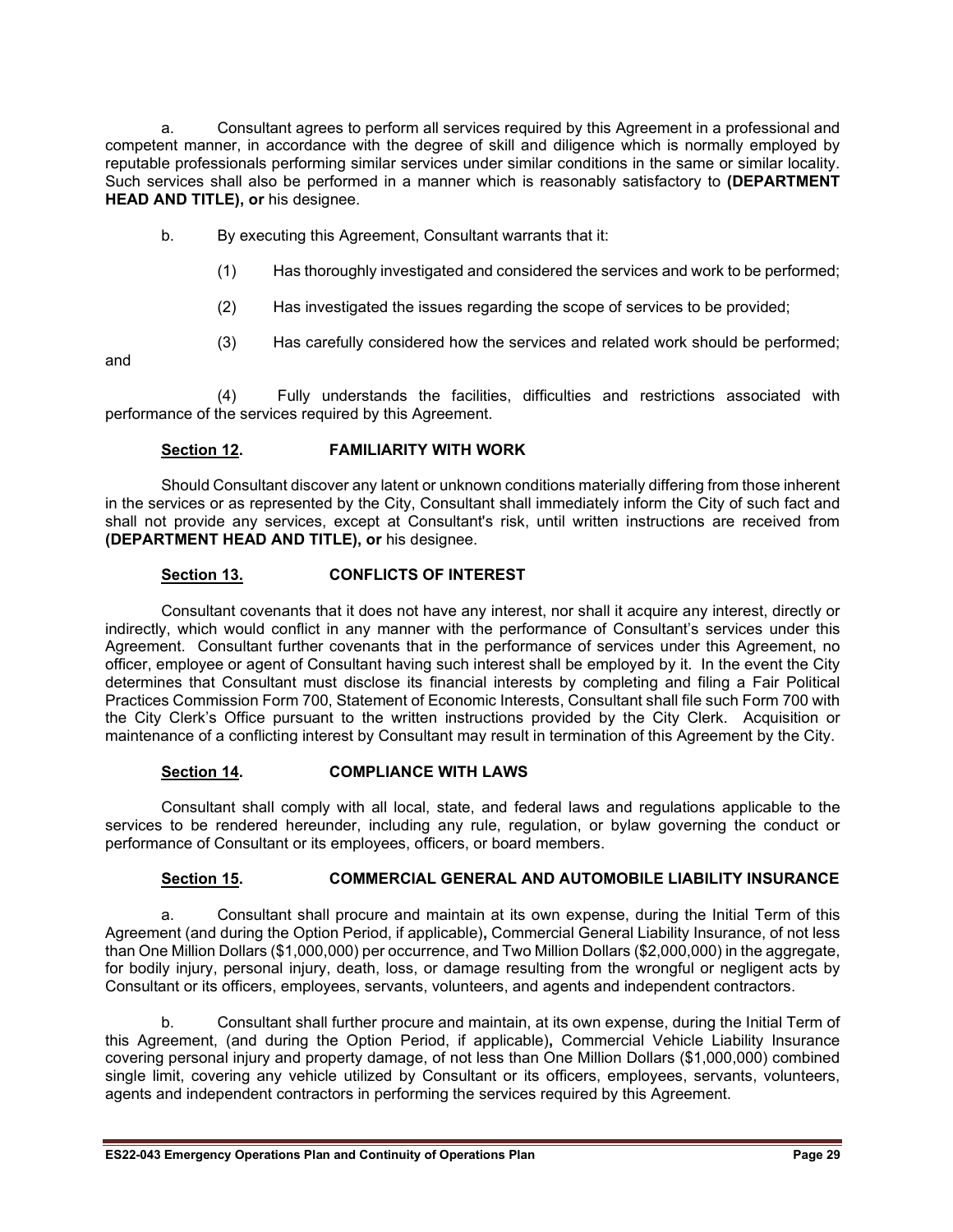#### **Section 16. WORKERS' COMPENSATION INSURANCE**

a. Consultant shall procure and maintain at its own expense, during the Initial Term of this Agreement (and during the Option Period, if applicable), Workers' Compensation Insurance, providing coverage as required by the California State Workers' Compensation Law.

b. If any class of employees employed by the Consultant pursuant to this Agreement is not protected by the California State Workers' Compensation Law, Consultant shall provide adequate insurance for the protection of such employees to the satisfaction of the City.

#### **Section 17. PROFESSIONAL LIABILITY INSURANCE**

Professional Liability Insurance or Errors and Omissions insurance as appropriate to Consultant's profession shall be required and written on a policy form specifically designed to provide coverage for and protect against the negligent acts, errors and omissions of the Consultant in the performance of the services required by this Agreement. A minimum limit of \$1,000,000 per claim and in the aggregate must be provided.

#### **Section 18. ADDITIONAL INSURED**

Notwithstanding any inconsistent statement in any required insurance policies or any subsequent endorsements attached thereto, all insurance policies, except for the Workers' Compensation and Professional Liability, shall be endorsed to name the City and its officers, employees, servants, volunteers, agents and independent contractors, including, without limitation, the City Attorney, as Additional Insureds.

#### **Section 19. WAIVER OF SUBROGATION RIGHTS**

Consultant shall require the carriers of all required insurance policies, with exception to Professional Liability, to waive all rights of subrogation against the City and its officers, employees, servants, volunteers, agents, and independent contractors and subcontractors. Each policy of insurance shall be endorsed to reflect such waiver.

#### **Section 20. PROOF OF INSURANCE COVERAGE; REQUIRED ENDORSEMENTS**

a. Consultant shall secure from a good and responsible company or companies authorized to transact insurance business in the State of California, the policies of insurance required by this Agreement and furnish to the City Clerk certificates of insurance evidencing the required coverage, and policy endorsements at least one (1) business day prior to the commencement of any services to be performed under this Agreement.

b. The policies and certificates of insurance shall be endorsed to provide that in the event of cancellation or amendment of any required insurance policy for any reason whatsoever, the City shall be notified by mail, postage prepaid, not less than thirty (30) days before the cancellation or amendment is effective. In the case of cancellation for non-payment, ten (10) days advance written notice shall be given.

c. Each policy and certificate of insurance shall be endorsed to provide that the policy shall not be terminated or expire without first providing thirty (30) days written notice to the City of such termination or expiration.

d. Each policy and certificate of insurance shall be endorsed to provide that the policy will be maintained throughout the Initial Term (and during the Option Period, if applicable), of this Agreement.

e. The Commercial General Liability and Vehicle Liability policies shall be endorsed to contain the following provision: "For any claims related to this Agreement, Consultant's coverage shall be primary with respect to the City. Any insurance maintained by the City shall be in excess of Consultant's insurance and shall not contribute with it."

#### **Section 21. TERMINATION OR SUSPENSION**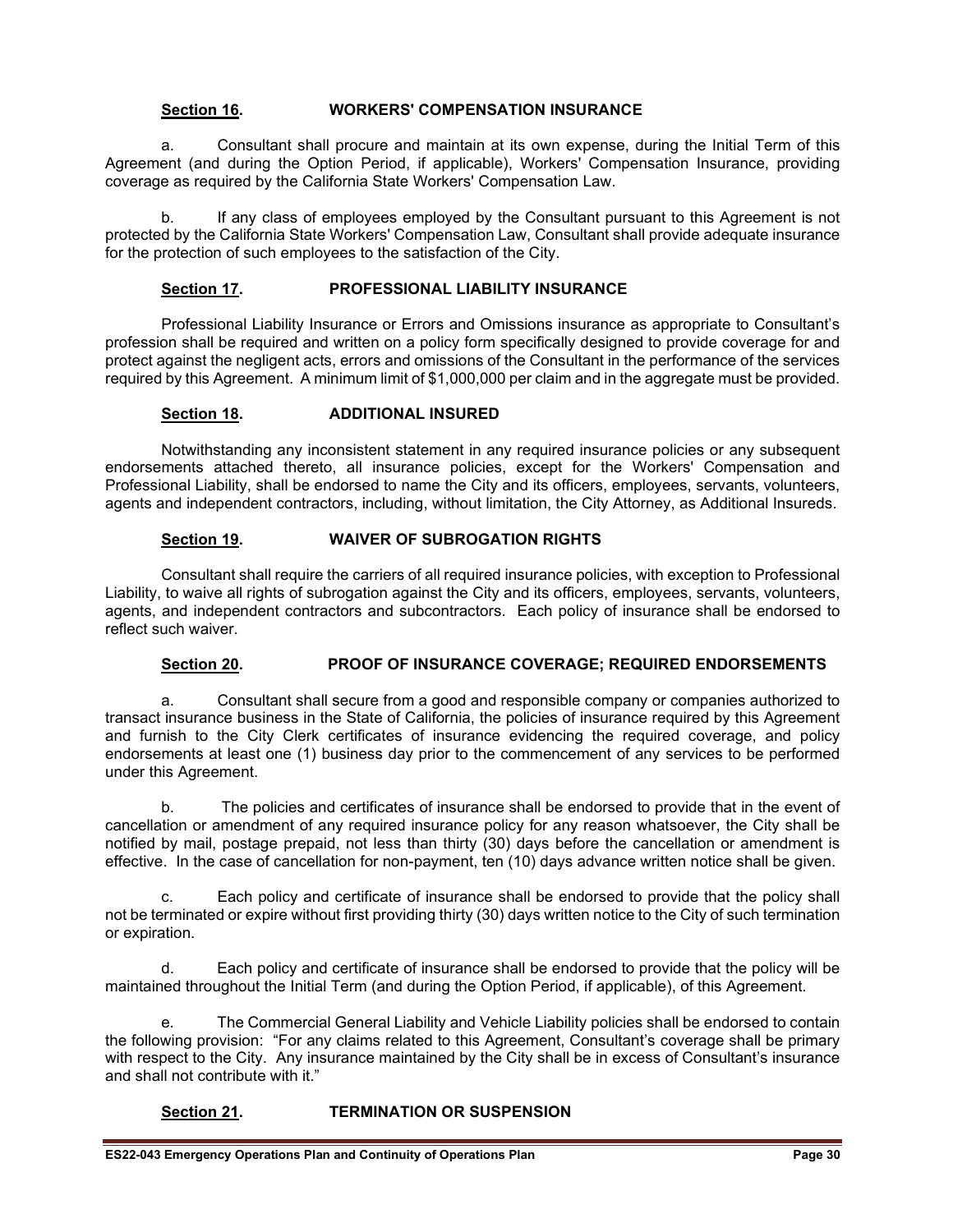a. This Agreement may be terminated or suspended without cause by either Party at any time, provided that the Party initiating the termination provides the other Party at least thirty (30) days advance written notice of such termination or suspension. In the event of such termination, the City shall only be liable for payment under the payment provisions of this Agreement for satisfactory services rendered or supplies actually furnished prior to the effective date of termination.

b. This Agreement may be terminated or suspended with cause by either Party at any time, provided that the Party initiating termination provides the other Party at least ten (10) days advance written notice of such termination or suspension. In the event of such termination, the City shall only be liable for payment under the payment provisions of this Agreement for satisfactory services rendered or supplies actually furnished prior to the effective date of termination.

#### **Section 22. TIME OF THE ESSENCE**

Time is of the essence in the performance of this Agreement.

#### **Section 23. INDEMNIFICATION**

b. Except as set forth in Subsection b of this Section 23, and to the fullest extent permitted by law, Consultant shall immediately defend, indemnify, and hold harmless the City, its officers, employees, representatives, and agents (the "City Indemnitees"), from and against those actions, suits, proceedings, claims, demands, losses, costs, and expenses, including legal costs and reasonable attorneys' fees, for any personal injuries, deaths, or property damage, including property owned by the City (collectively "Claims") which may arise out of Consultant's negligence or willful misconduct in the performance of the services described in this Agreement, unless such Claims are proven to be caused by the negligence or willful misconduct of the City Indemnitees.

b. The provisions of this Subsection b apply only in the event that Consultant is a design professional within the meaning of California Civil Code section 2782.8 ("Design Professional"). The term Design Professional, as defined in said section, is limited to licensed architects, licensed landscape architects, registered professional engineers, professional land surveyors, and the business entities that offer such services in accordance with the applicable provisions of the California Business and Professions Code.

(1) Notwithstanding the provisions of Subsection a above, to the extent that the services to be provided under this Agreement are those of a Design Professional, Consultant's duty to indemnify, hold harmless, and defend the City Indemnitees shall be limited to the extent that any Claims arise out of, pertain to, or relate to the negligence, recklessness, or willful misconduct of the Consultant, its officers, agents, employees or subconsultants in the performance of the services described in this Agreement.

(2) In no event shall the costs of defense charged to Consultant exceed the Consultant's proportionate percentage of fault, except as otherwise set forth in said Civil Code section 2782.8, the provisions of which are incorporated into this Agreement by this reference. Nothing in this Subsection b shall be construed to require Consultant to provide indemnification for Claims caused by the active negligence or willful misconduct of the City Indemnitees.

c. The City does not and shall not waive any rights that it may have against Consultant under this Section, because of the acceptance by the City, or the deposit with the City, of any insurance policy or certificate required pursuant to this Agreement. The hold harmless and indemnification provisions of this Section 23 shall apply regardless of whether said insurance policies are determined to be applicable to the claim, demand, damage, liability, loss, cost, or expense described herein.

d. The obligation to indemnify and defend, as set forth in this Section 23, is binding on the successors, assigns, or heirs of Consultant and shall survive the expiration or any early termination of this Agreement.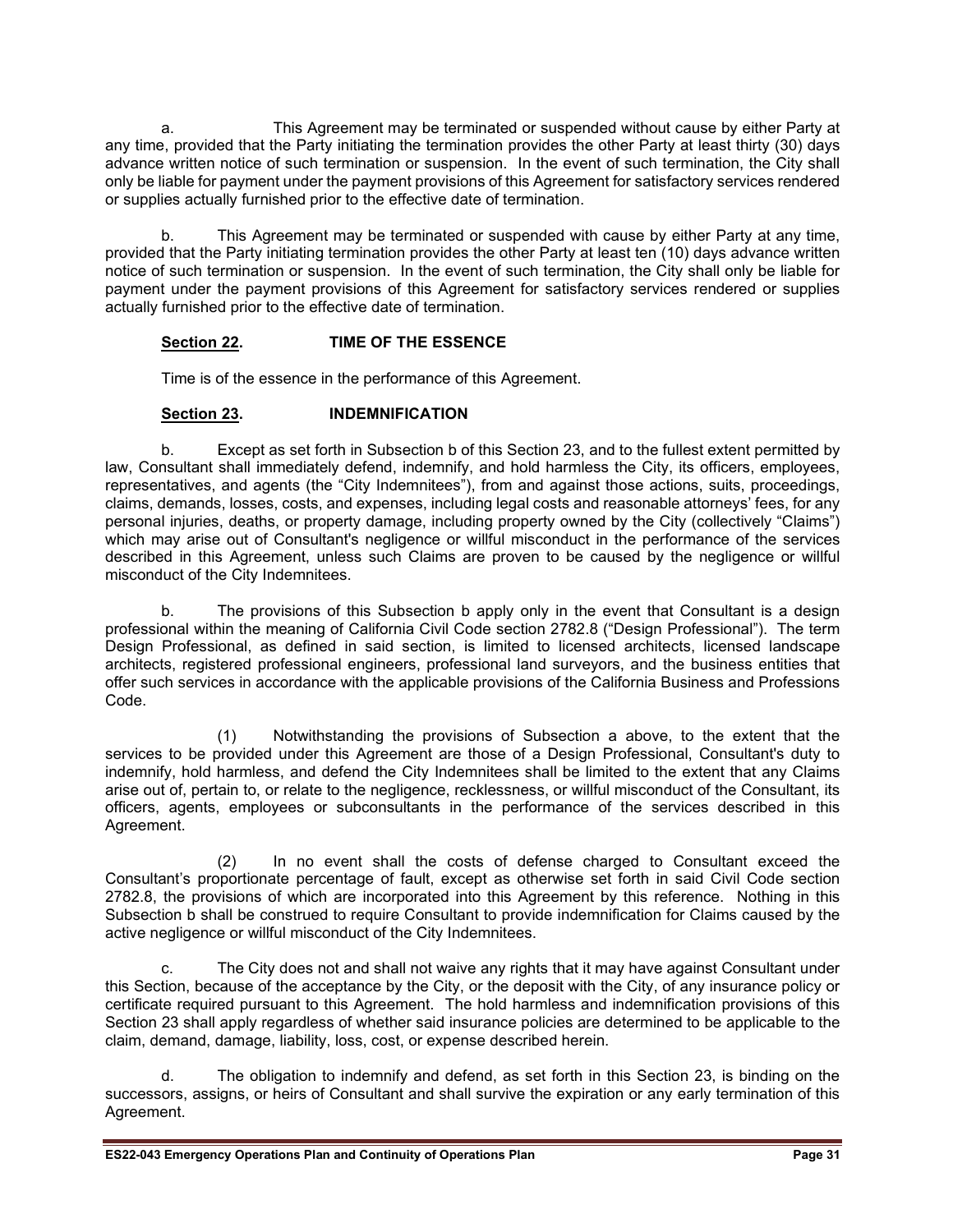#### **Section 24. REPORTS**

Upon request by **(DEPARTMENT HEAD AND TITLE), or** his designee, or as otherwise required by this Agreement, including but not limited to, the Scope of Services set forth in Exhibit "A", Consultant shall prepare and submit reports to the City concerning Consultant's performance of the services required by this Agreement.

#### **Section 25. RECORDS**

a. Consultant shall keep such books and records as shall be necessary to perform the services required by this Agreement and enable **(DEPARTMENT HEAD AND TITLE), or,** or his designee, to evaluate the cost and the performance of such services.

b. Books and records pertaining to costs shall be kept and prepared in accordance with generally accepted accounting principles.

c. **(DEPARTMENT HEAD AND TITLE),** or his designee, shall have full and free access to such books and records at all reasonable times, including the right to inspect, copy, audit, and make records and transcripts from such records.

d. Records and supporting documents pertaining to the use of funds paid to Consultant hereunder shall be retained by Consultant and made available to **(DEPARTMENT HEAD AND TITLE),** or his designee, for purposes of performing an audit for a period of five (5) years from the date of termination of this Agreement.

#### **Section 26. RESERVED**

#### **Section 27. CONFIDENTIALITY; OWNERSHIP OF WORK**

a. Any and all documents and information obtained from the City or prepared by Consultant for the City shall be kept strictly confidential unless otherwise provided by applicable law. All City data, documents and information shall be returned to the City upon termination of the Agreement.

b. Any drawings, specifications, reports, records, documents, or other materials prepared by Consultant in the performance of services under this Agreement shall not be released publicly without the prior written approval of to **(DEPARTMENT HEAD AND TITLE), or** his designee, or as required by applicable law.

c. Consultant shall not disclose to any other entity or person any information regarding the activities of the City, except with the prior written approval of **(DEPARTMENT HEAD AND TITLE), or** his designee, or as required by applicable law.

d. All original documents, reports, designs, computer files and all other materials prepared by Consultant in the course of performing the services pursuant to this Agreement, whether completed or in progress, are the property of the City and shall be surrendered to the City upon the completion of Consultant's services or when requested by **(DEPARTMENT HEAD AND TITLE),** or his designee**.** Such materials may be used, reused or otherwise disposed of by the City without the permission of Consultant.

e. Consultant's covenants under this Section 27 shall survive the termination of this Agreement.

#### **Section 28. PRINCIPAL REPRESENTATIVES**

a. **[SERVICE REPRESENTATIVE]**, is designated as the principal representative of Consultant for purposes of communicating with the City on any matter associated with the performance of the services set forth in this Agreement.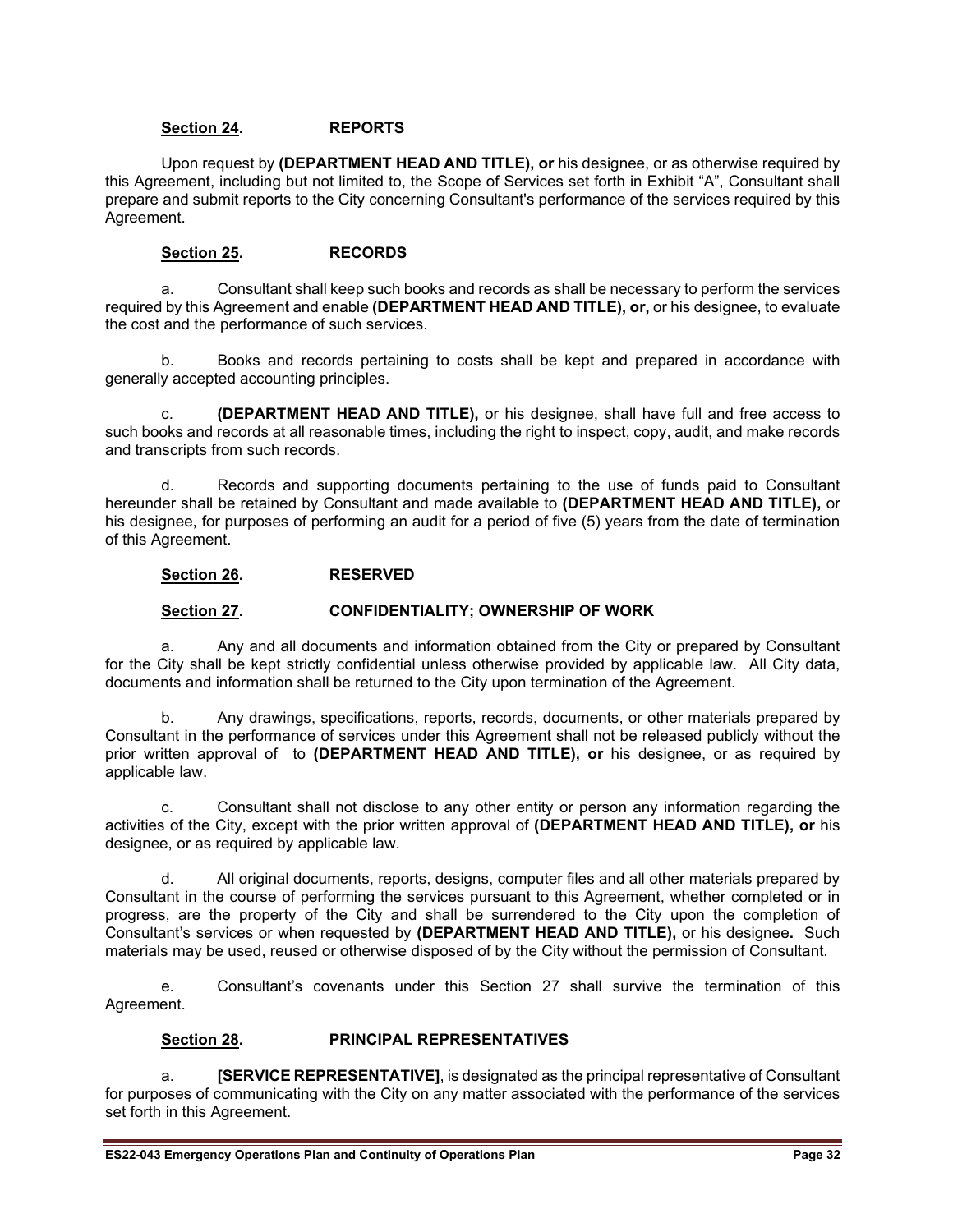b. **(DEPARTMENT HEAD AND TITLE), or** his designee, shall be the principal representative of the City for purposes of communicating with Consultant on any matter associated with the performance of the services set forth in this Agreement.

c. Either Party may designate another individual as its principal representative by giving written notice of such designation to the other Party.

#### **Section 29. MODIFICATIONS AND AMENDMENTS; EXTRA SERVICES**

a. This Agreement may be modified or amended only by a written instrument signed by both Parties.

b. During the Initial Term, the City may request that the Consultant perform Extra Services. As used herein, "Extra Services" means any services, which are determined by the City to be necessary for the proper completion of **PROJECT TITLE,** but which the Parties did not reasonably anticipate would be necessary at the execution of this Agreement. A written instrument signed by both Parties shall be required to authorize performance of and payment for Extra Services.

#### **Section 30. ENTIRE AGREEMENT**

a. This Agreement supersedes any and all prior or contemporaneous agreements, either oral or written, between the City and Consultant with respect to the subject matter of this Agreement.

b. This Agreement contains all of the covenants and agreements between the Parties with respect to the subject matter of this Agreement, and each Party to this Agreement acknowledges that no representations, inducements, promises, or agreements have been made by or on behalf of any Party, except those covenants and agreements in this Agreement.

c. No agreement, statement, or promise with respect to the subject matter of this Agreement, which is not contained in this Agreement, or in a valid modification or amendment to this Agreement, shall be valid or binding on either Party.

#### **Section 31. AMBIGUITIES**

This Agreement is in all respects intended by each Party hereto to be deemed and construed to have been jointly prepared by the Parties and the Parties hereby expressly agree that any uncertainty or ambiguity existing herein shall not be interpreted against either of them. Except as expressly limited by this paragraph, all of the applicable rules of interpretation of contract shall govern the interpretation of any uncertainty or ambiguity of this Agreement.

Notwithstanding the foregoing, the Parties agree that **Exhibit "A" (CHANGE AS NEEDED) is** attached hereto for reference purposes and to the extent there are any ambiguities, inconsistencies or conflicts between the terms of this Consultant/Professional Services Standard Provider Agreement and **Exhibit "A"** the terms of this Consultant/Professional Services Standard Provider Agreement shall control and nothing set forth in **Exhibit "A"** shall be deemed to supersede any of the provisions of this Consultant/Professional Services Standard Provider Agreement.

#### **Section 32. NOTICES**

a. Any notice to be provided pursuant to this Agreement shall be in writing, and all such notices shall be delivered by personal service or by deposit in the United States mail, certified or registered, return receipt requested, with postage prepaid, and addressed to the Parties as follows: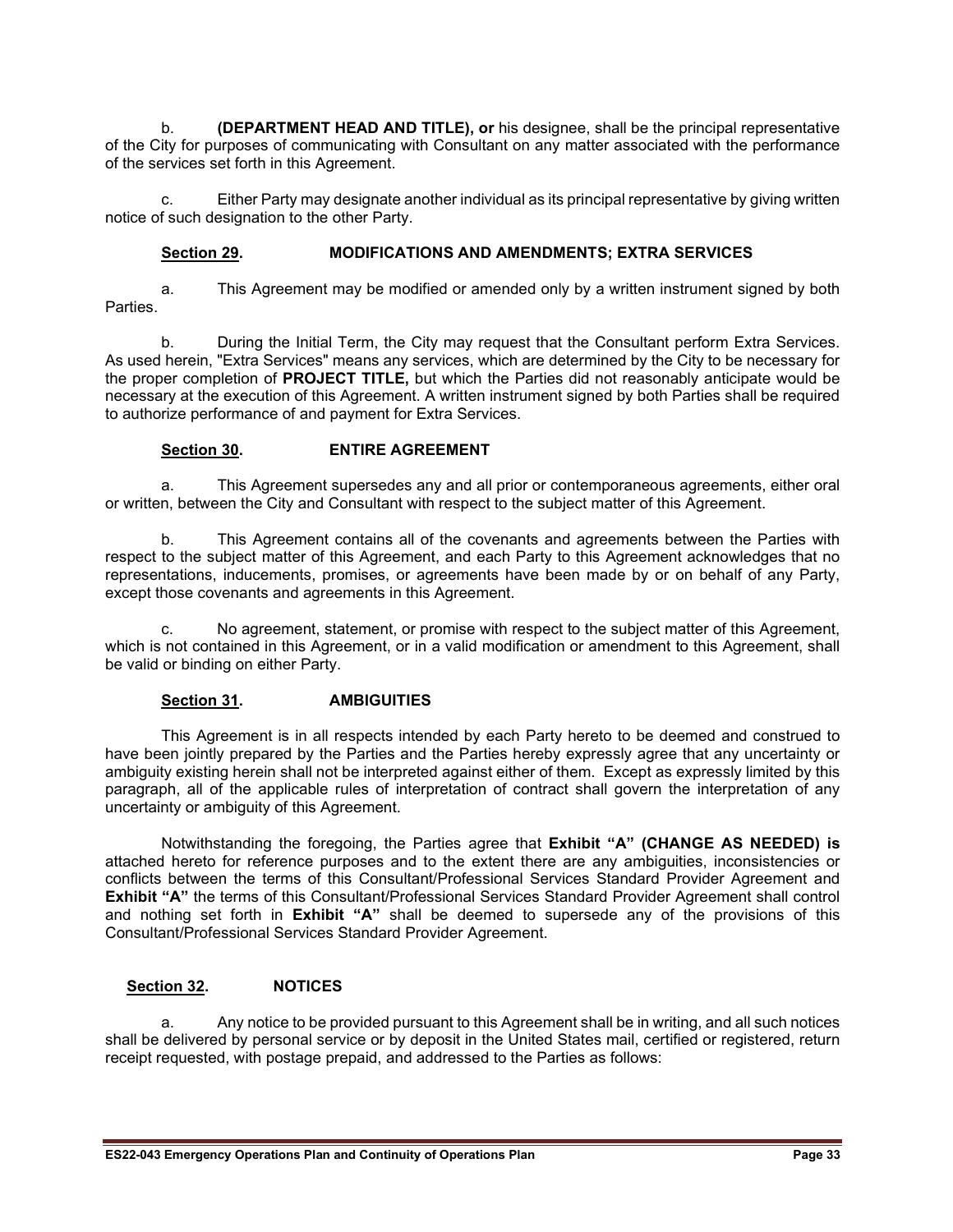| To the City:   | [DEPT. HEAD]<br><b>Victorville Municipal Utility Services</b><br><b>City of Victorville</b><br>14343 Civic Drive<br>Victorville, CA 92392 |
|----------------|-------------------------------------------------------------------------------------------------------------------------------------------|
| To Consultant: | <b>[REPRESENTATIVE]</b><br>[COMPANY]<br>[ADDRESS]                                                                                         |

b. Notices, payments, and other documents shall be deemed delivered upon receipt by personal service or as of the second (2nd) day after deposit in the United States mail.

[**CITY], [STATE] [ZIP CODE]**

#### **Section 33. NON-LIABILITY OF CITY OFFICERS AND EMPLOYEES**

No officer or employee of the City shall be personally liable to Consultant, or any successor in interest, in the event of any default or breach by the City or for any amount, which may become due to Consultant or to its successor(s), or for any breach of any obligation of the terms of this Agreement.

#### **Section 34. REVIEW BY ATTORNEYS**

Each Party hereto has had its attorney(s) review this Agreement and all related documents. Each Party hereto has consulted with its attorney(s) and has negotiated the terms of this Agreement based on such consultation.

#### **Section 35. WAIVER**

a. No waiver shall be binding unless executed in writing by the Party making the waiver.

b. No waiver of any provision of this Agreement shall be deemed, or shall constitute, a waiver of any other provision, whether similar, nor shall any such waiver constitute a continuing or subsequent waiver of the same provision.

c. Failure of either Party to enforce any provision of this Agreement shall not constitute a waiver of the right to compel enforcement of such provision or any of the remaining provisions of this Agreement.

#### **Section 36. ASSIGNMENT**

This Agreement shall not be assigned by either Party without prior written consent of the other Party.

#### **Section 37. CARE OF WORK**

The performance of services by Consultant or the payment of money by the City shall not relieve Consultant from any obligation to correct any incomplete, inaccurate, or defective work at no further cost to the City, when such incomplete, inaccurate or defective work is due to the negligence of Consultant.

#### **Section 38. CAPTIONS AND HEADINGS**

The captions and headings contained in this Agreement are provided for identification purposes only and shall not be interpreted to limit or define the content of the provisions described under the respective caption or heading.

#### **Section 39. SUCCESSORS, HEIRS, AND ASSIGNS**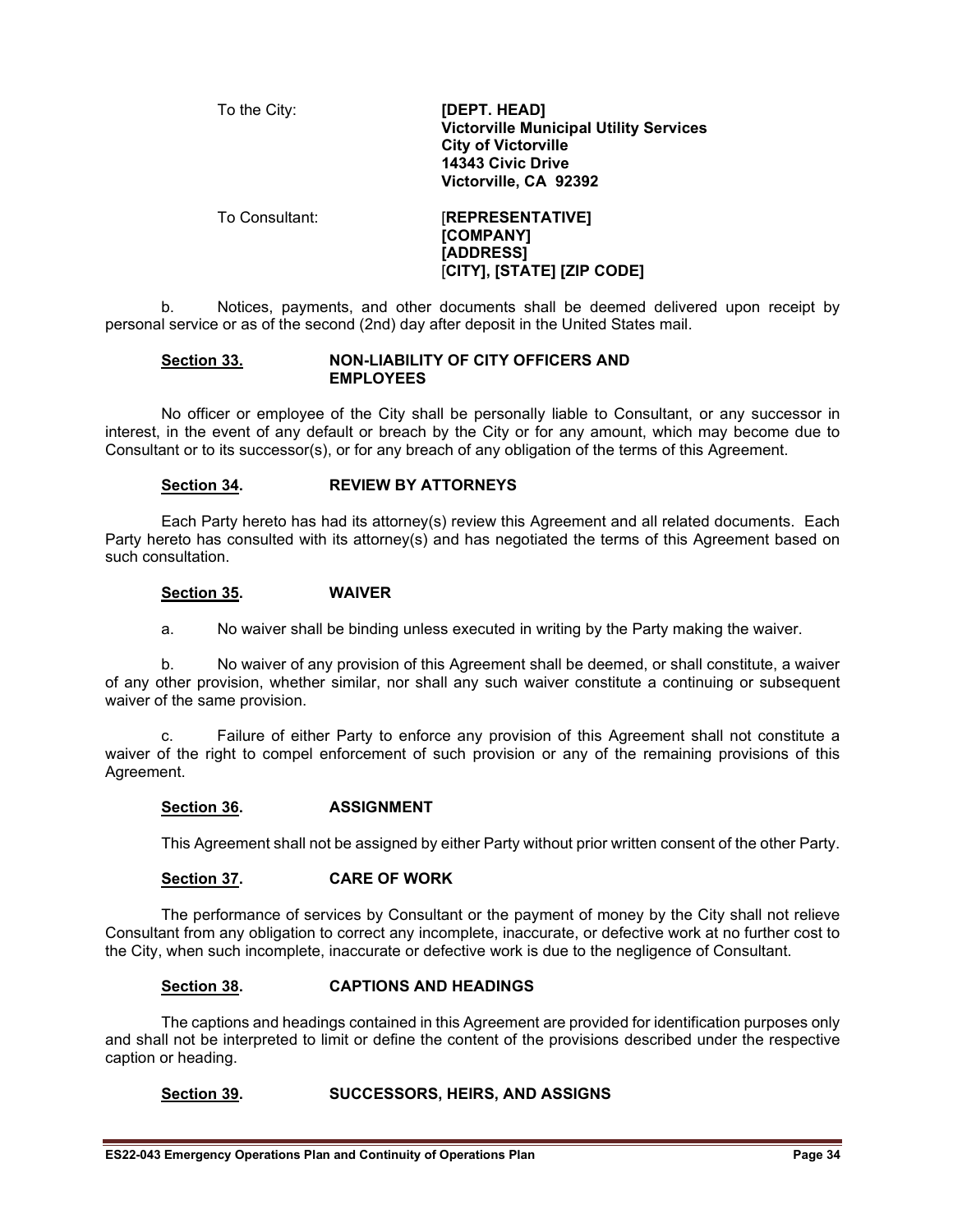Except as otherwise expressly provided herein, this Agreement shall be binding upon the successors, endorsees, assigns, heirs, and personal representatives of each of the Parties to this Agreement and, likewise, shall inure to the benefit of the successors, endorsees, assigns, heirs, and personal representatives of each of the Parties.

#### **Section 40. GENDER**

In this Agreement, unless the context clearly requires otherwise, the masculine, feminine and neuter genders and the singular and the plural shall include one another.

#### **Section 41. SEVERABILITY**

If any one or more of the sentences, clauses, paragraphs, or sections contained herein is declared invalid, void, or unenforceable by a court of competent jurisdiction, the same shall be deemed severable from the remainder of this Agreement and shall not affect, impair, or invalidate any of the remaining sentences, clauses, paragraphs, or sections contained herein.

#### **Section 42. GOVERNING LAW**

The validity of this Agreement and any of its terms or provisions, as well as the rights and duties of the Parties under this Agreement, shall be construed pursuant to and in accordance with California law.

#### **Section 43. DEFAULT**

a. Failure or delay by any Party to this Agreement to perform any material term or provision of this Agreement shall constitute a default under this Agreement; provided however, that if the Party who is otherwise claimed to be in default by the other Party commences to cure, correct, or remedy the alleged default within fifteen (15) days after receipt of written notice specifying such default and shall diligently complete such cure, correction, or remedy, such Party shall not be deemed to be in default hereunder.

b. The Party claiming that a default has occurred shall give written notice of default to the Party in default, specifying the alleged default. Delay in giving such notice shall not constitute a waiver of any default nor shall it change the time of default; provided, however, the injured Party shall have no right to exercise any remedy for a default hereunder without delivering the written default notice, as specified herein.

c. Any failure or delay by a Party in asserting any of its rights or remedies as to any default shall not operate as a waiver of any default or of any rights or remedies associated with a default.

d. In the event that a default by any Party to this Agreement may remain uncured for more than fifteen (15) days following written notice, as provided above, the injured Party shall be entitled to seek any appropriate remedy or damages by initiating legal proceedings.

#### **Section 44. CUMULATIVE REMEDIES**

Except with respect to rights and remedies expressly declared to be exclusive in this Agreement, the rights and remedies of the Parties are cumulative and the exercise by either Party of one or more of such rights or remedies shall not preclude the exercise by it, at the same or different times, of any other rights or remedies for the same default of any other default by the other Party.

#### **Section 45. VENUE**

All proceedings involving disputes over the terms, provisions, covenants, or conditions contained in this Agreement and all proceedings involving any enforcement action related to this Agreement shall be initiated and conducted in the applicable court or forum in San Bernardino County, California.

#### **Section 46. ATTORNEYS' FEES**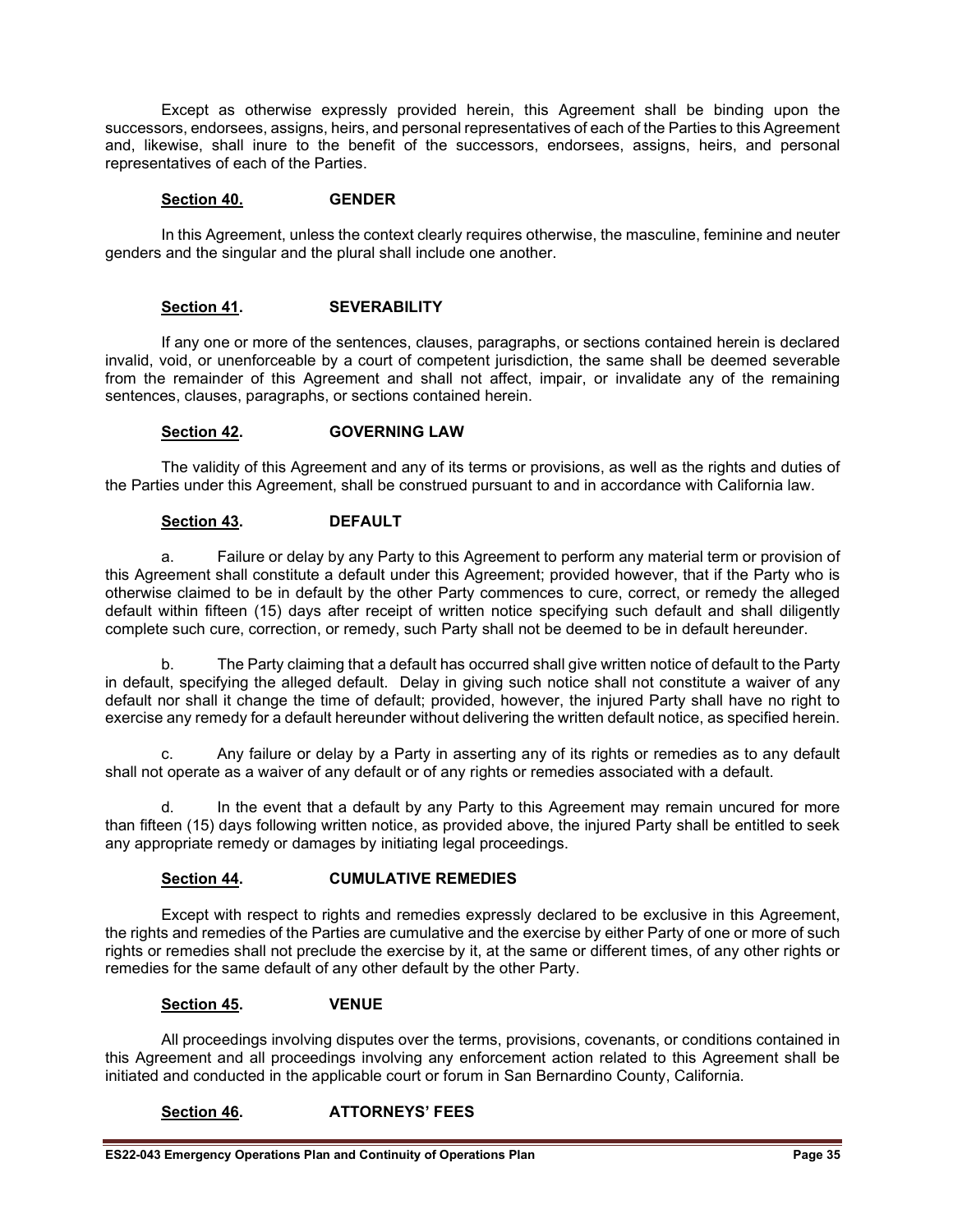In the event any action, suit, or proceeding is brought for the enforcement of, or the declaration of any right or obligation pursuant to this Agreement, or as a result of any alleged breach of any provision of this Agreement, the prevailing Party in such suit or proceeding shall be entitled to recover its costs and expenses, including reasonable attorneys' fees, from the losing Party, and any judgment or decree rendered in such a proceeding shall include an award thereof.

#### **Section 47. EFFECTIVENESS OF AGREEMENT**

This Agreement shall not be binding upon the City, until signed by the authorized representative(s) of Consultant, approved by the City's Risk Manager, and executed by the authorized City personnel or Mayor.

#### **Section 48. REPRESENTATIONS OF PARTIES AND PERSONS EXECUTING AGREEMENT**

a. Each of the Parties to this Agreement hereby represents that all necessary and appropriate actions of their governing bodies have been taken to make this Agreement a binding obligation of each of the Parties hereto.

b. The persons executing this Agreement warrant that they are duly authorized to execute this Agreement on behalf of and bind the Parties each purports to represent.

#### **Section 49. COUNTERPARTS**

This Agreement may be executed by the Parties in counterparts, and when executed by each of the Parties, each counterpart shall be deemed to be a part of this Agreement.

(END OF THIS PAGE)